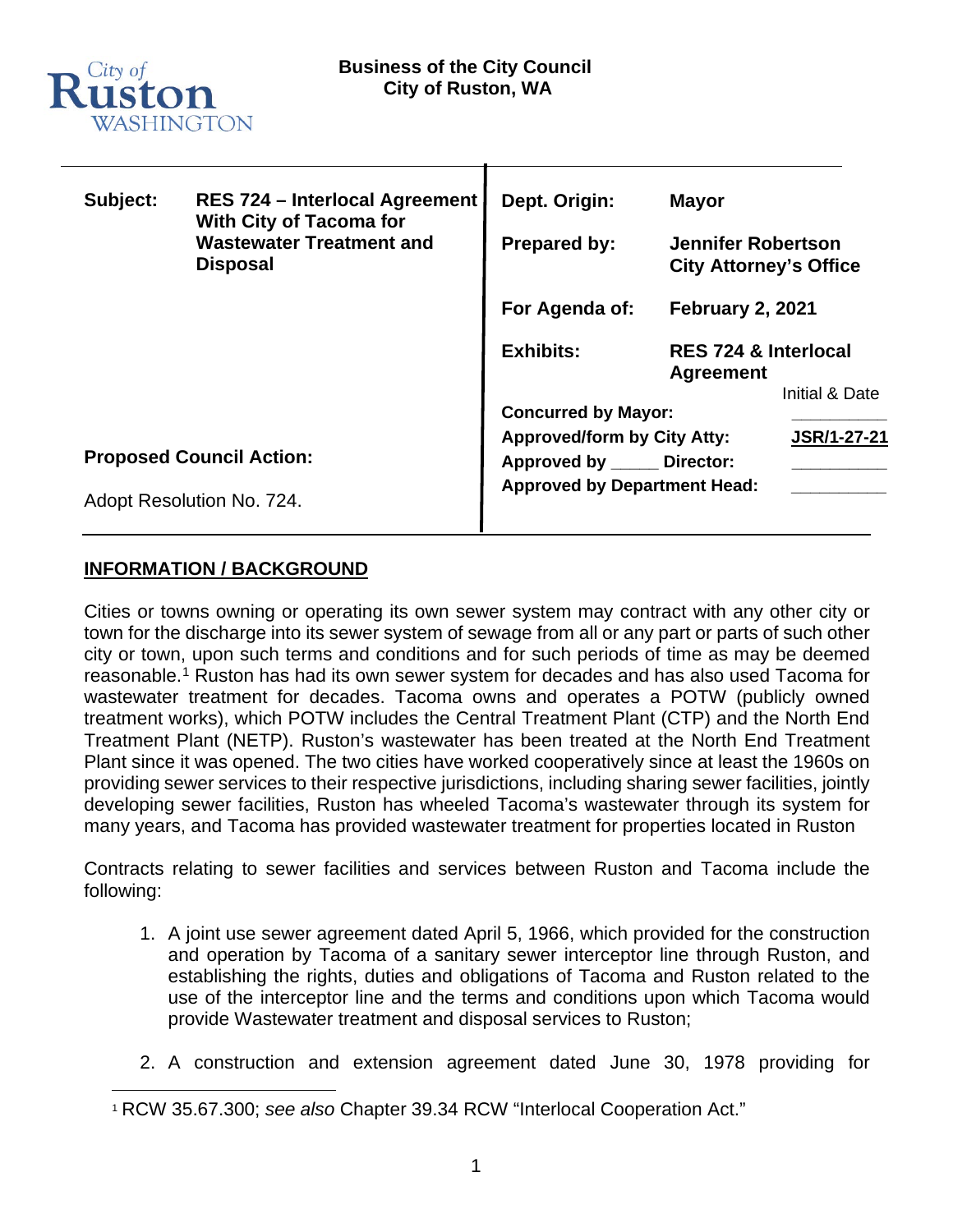construction and dedication to Ruston of a sewer extension through Ruston to convey wastewater originating from Tacoma and Ruston to a connection to the Tacoma POTW at the Ruston City limits;

- 3. A contract for sewage disposal commencing January 1, 1979 incorporating by reference the above-referenced 1978 construction and extension agreement and certain provision of the above-referenced 1966 joint use sewer agreement, and providing for wastewater treatment and disposal services to Ruston; and
- 4. An interlocal agreement dated September 17, 2008, pursuant to which the Parties agreed to jointly cooperate and participate in the Ruston Way Local Improvement District Project, pursuant to which the Parties formed LID No. 3967 providing for the relocation and construction of sanitary sewer mains of various diameters, as a joint project of both jurisdictions, to serve the Point Ruston development within the City of Tacoma and the City of Ruston.

The term of the 1978 agreement expired several years ago but the parties agreed to continue operating under the 1978 agreement until a new agreement was in place. The parties have now negotiated the new agreement to replace the 1978 agreement and it is ready for approval.

This new agreement takes effect on March 1, 2021 and is a forty-year agreement which will expire on February 28, 2041.

#### **FISCAL CONSIDERATION**

The City will continue to pay Tacoma for wastewater treatment, including any rates increases adopted by the Tacoma City Council. Tacoma is in the process of updating its rates which will include consideration of the wheeling of Tacoma's wastewater through Ruston.

#### **RECOMMENDATION / MOTION**

Adopt Resolution No. 724.

MOTION: I move approval of Resolution No. 724 authorizing the Mayor to execute an interlocal agreement with the City of Tacoma for wastewater treatment and disposal.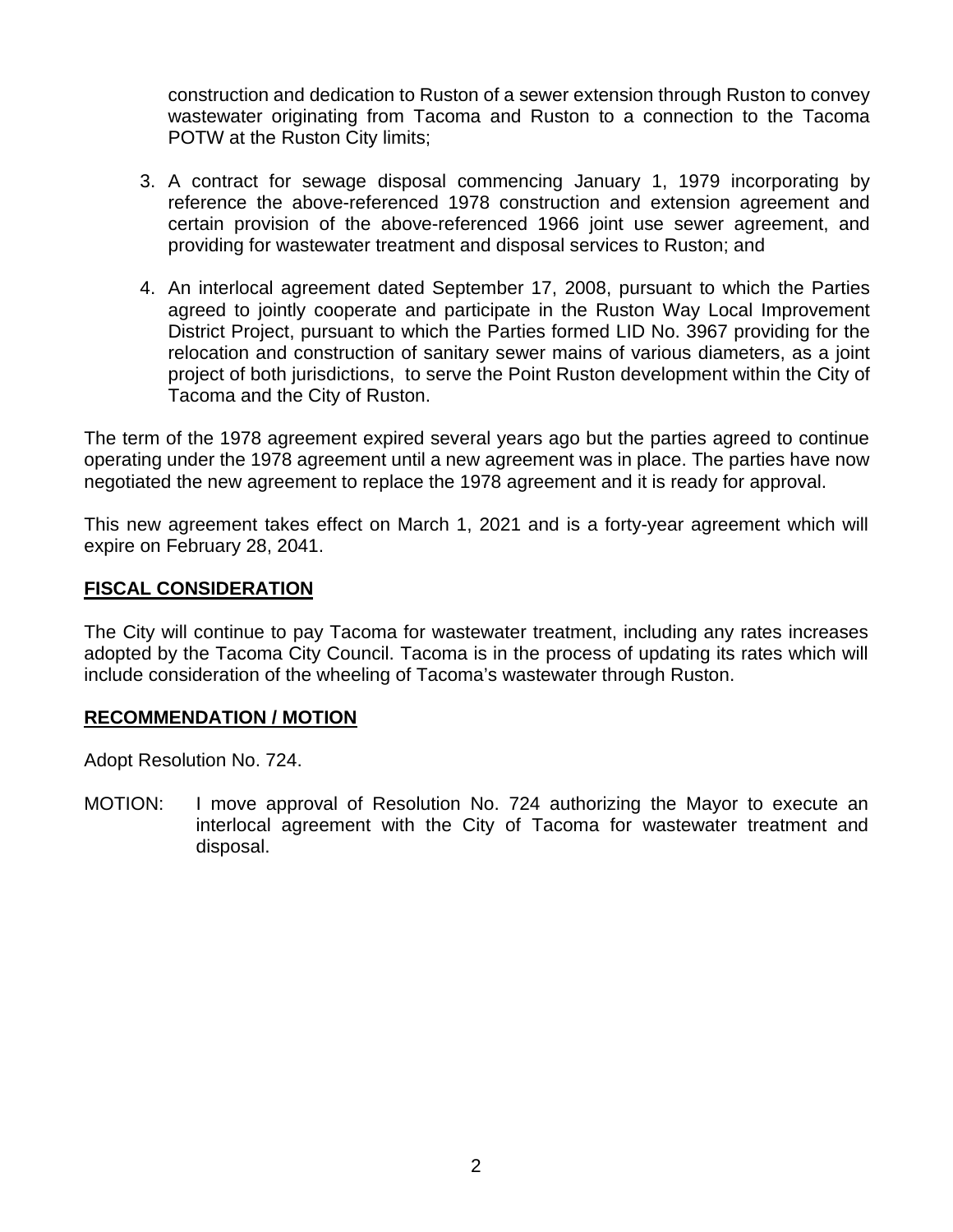#### **RESOLUTION NO. 724**

#### **A RESOLUTION OF THE CITY COUNCIL OF THE CITY OF RUSTON, WASHINGTON, AUTHORIZING THE MAYOR TO EXECUTE AN INTERLOCAL AGREEMENT WITH THE CITY OF TACOMA FOR WASTEWATER TREATMENT AND DISPOSAL.**

WHEREAS, in accordance with Chapter 39.34 RCW, the "Interlocal Cooperation Act", the City is authorized to contract with other governmental agencies to provide services that the City is authorized to perform; and

WHEREAS, Tacoma owns and operates a POTW (publicly owned treatment works), which POTW includes the Central Treatment Plant (CTP) and the North End Treatment Plant (NETP); and

WHEREAS, pursuant to RCW 35.67.300 any city or town owning or operating its own sewer system may contract with any other city or town for the discharge into its sewer system of sewage from all or any part or parts of such other city or town, upon such terms and conditions and for such periods of time as may be deemed reasonable; and

WHEREAS, the cities of Ruston and Tacoma have contracted with each other for decades to share sewer facilities, to develop sewer facilities, for Ruston to wheel some of Tacoma's wastewater through its system, and to have Tacoma provide wastewater treatment for properties located in Ruston; and

WHEREAS, these agreements included the following:

1. A joint use sewer agreement dated April 5, 1966, which provided for the construction and operation by Tacoma of a sanitary sewer interceptor line through Ruston, and establishing the rights, duties and obligations of Tacoma and Ruston related to the use of the interceptor line and the terms and conditions upon which Tacoma would provide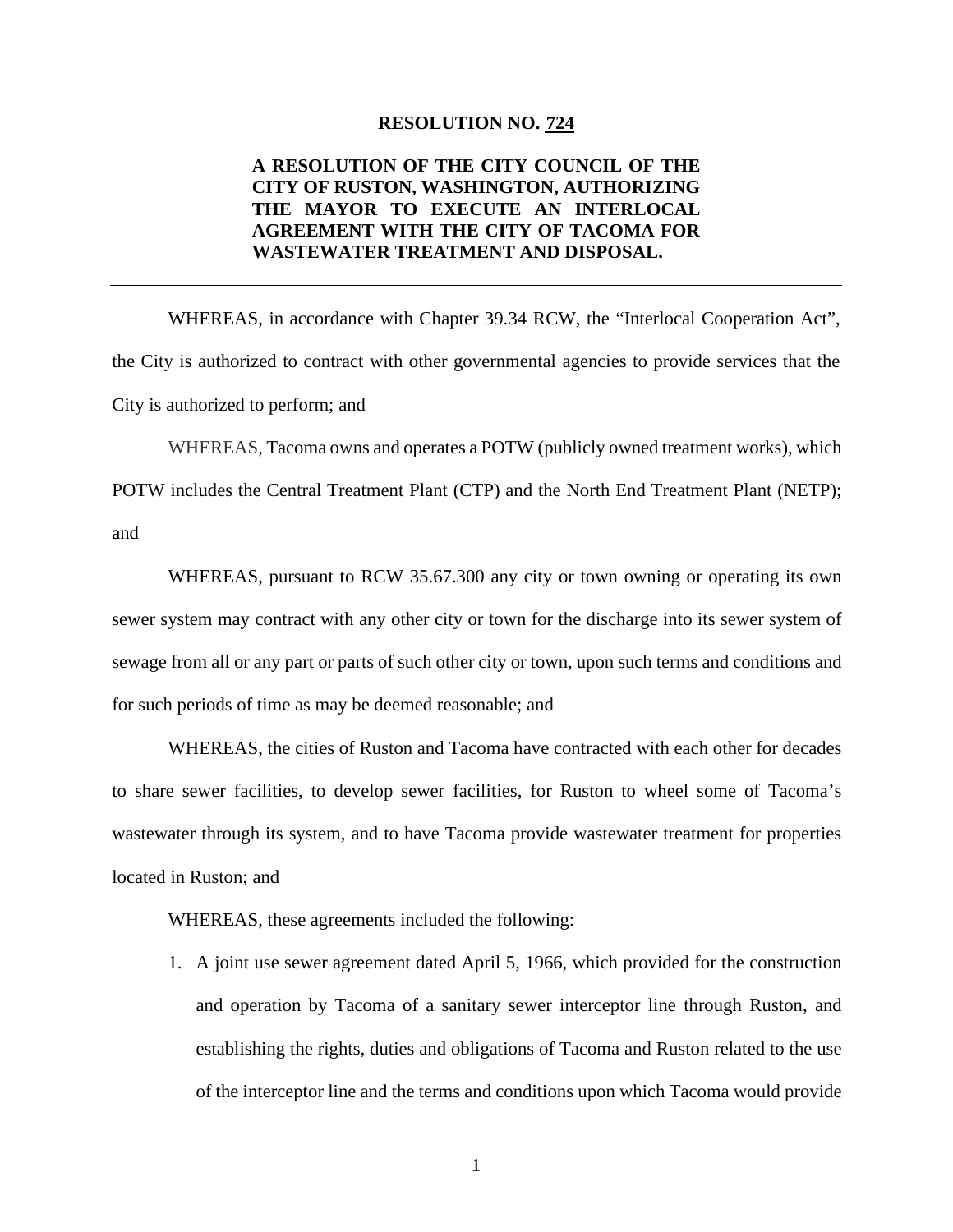Wastewater treatment and disposal services to Ruston;

- 2. A construction and extension agreement dated June 30, 1978 providing for construction and dedication to Ruston of a sewer extension through Ruston to convey wastewater originating from Tacoma and Ruston to a connection to the Tacoma POTW at the Ruston City limits;
- 3. A contract for sewage disposal commencing January 1, 1979 incorporating by reference the above-referenced 1978 construction and extension agreement and certain provision of the above-referenced 1966 joint use sewer agreement, and providing for wastewater treatment and disposal services to Ruston;
- 4. An interlocal agreement dated September 17, 2008, pursuant to which the Parties agreed to jointly cooperate and participate in the Ruston Way Local Improvement District Project, pursuant to which the Parties formed LID No. 3967 providing for the relocation and construction of sanitary sewer mains of various diameters, as a joint project of both jurisdictions, to serve the Point Ruston development within the City of Tacoma and the City of Ruston.

WHEREAS, the term of the 1978 agreement has now expired and new agreement has been negotiated to replace the 1978 agreement; and

WHEREAS, the City Council finds it in the public interest to authorize the Mayor to execute the proposed Interlocal Agreement regarding Wastewater Treatment and Disposal which is attached to this Resolution as Exhibit "1"; **NOW, THEREFORE,**

# **THE CITY COUNCIL OF THE CITY OF RUSTON, WASHINGTON, DOES HEREBY RESOLVE AS FOLLOWS:**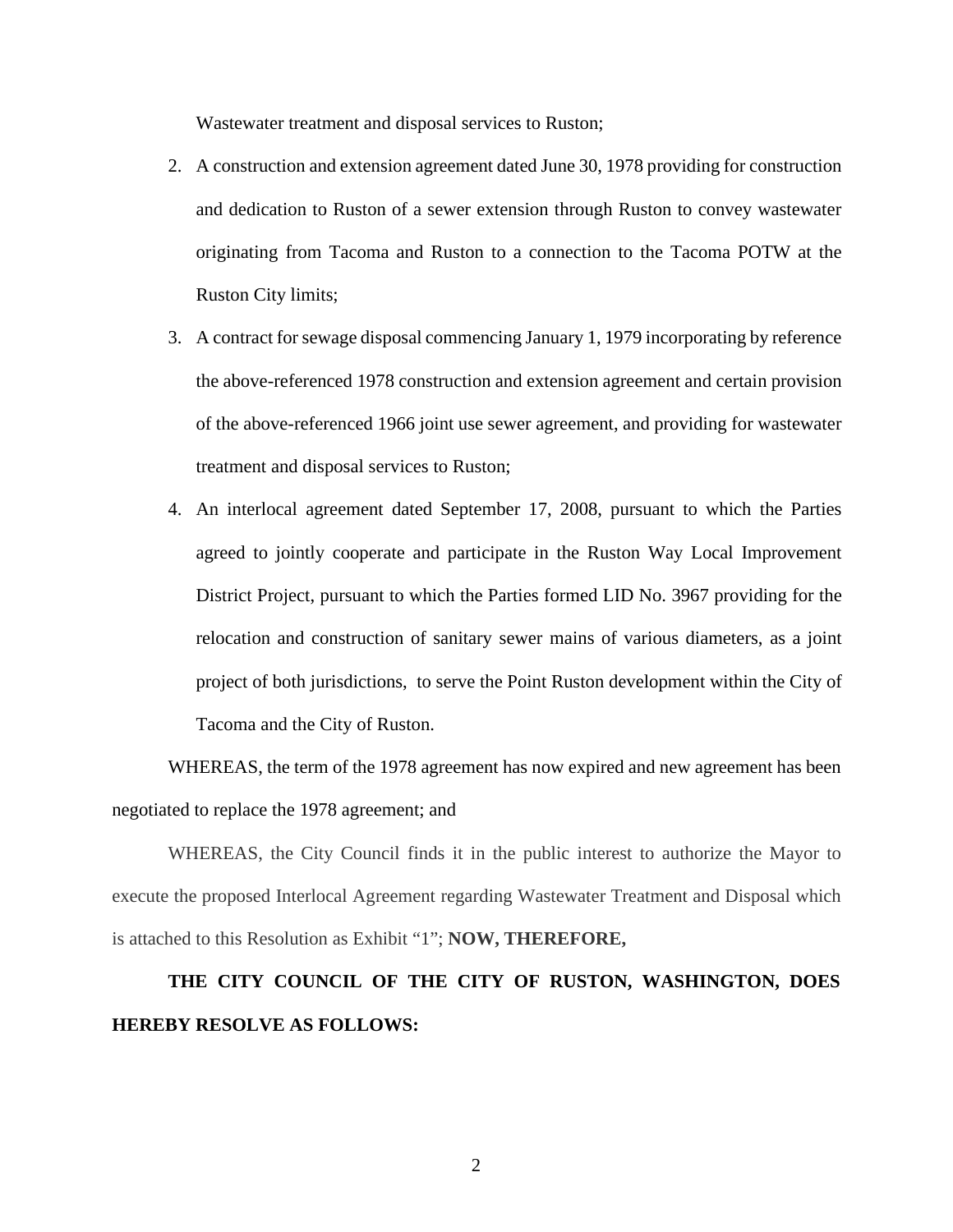**Section 1. Authorization of Agreement.** The Mayor is hereby authorized to execute the Interlocal Agreement regarding Wastewater Treatment and Disposal between the City of Ruston and the City of Tacoma in substantially the form attached hereto as Exhibit "1".

**<u>Section 2. Posting on Website Required.</u>** The Clerk is directed to post a copy of this Agreement, once fully executed, on the City's website.

RESOLVED this 2nd day of February, 2021.

APPROVED:

ATTEST/AUTHENTICATED:

Bruce Hopkins, Mayor

Judy Grams, City Clerk

FILED WITH THE CITY CLERK: 1-27-2021 PASSED BY THE CITY COUNCIL: 2-2-2021 RESOLUTION NO.: 724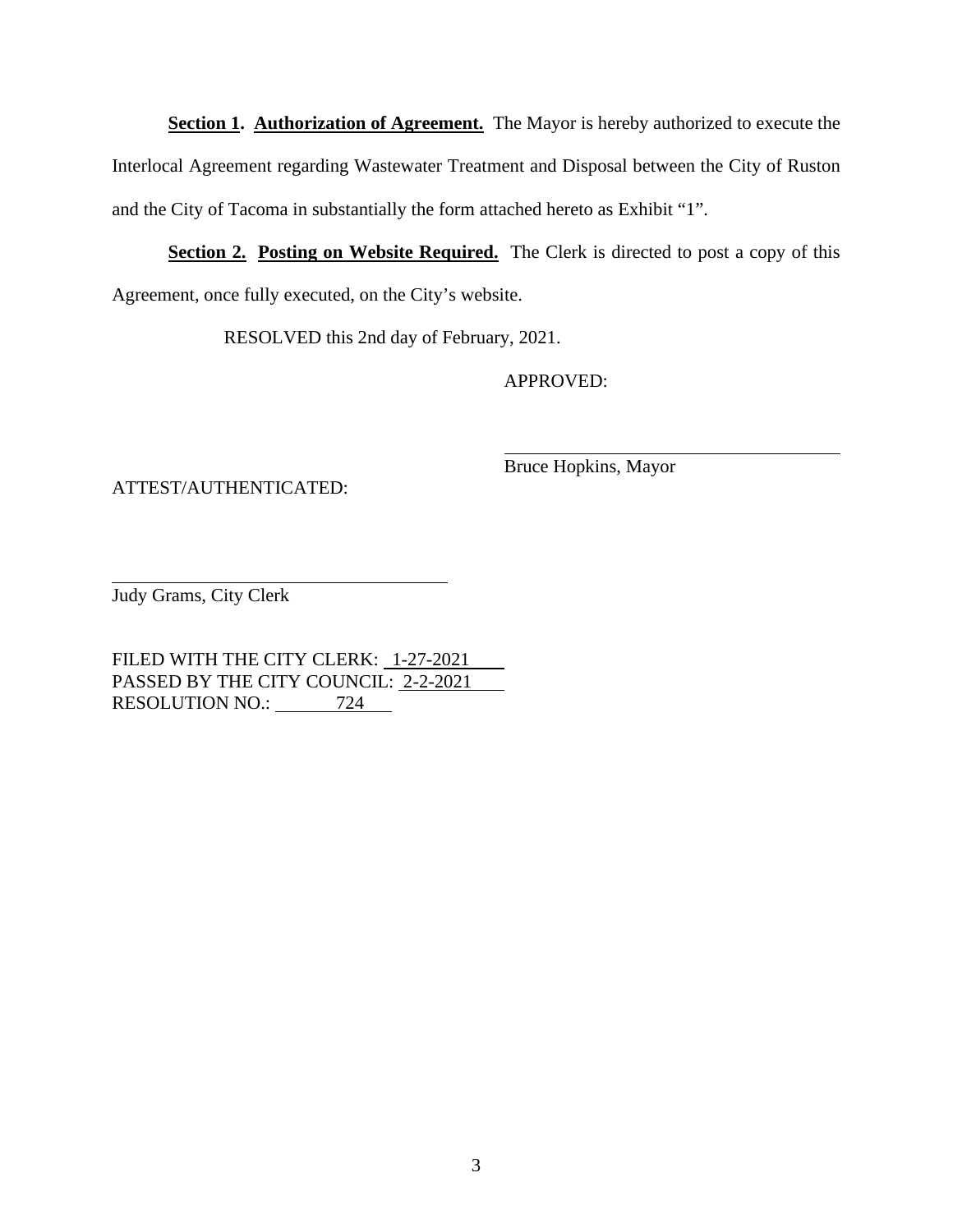**Attachment "1"**

# **Interlocal Agreement**

# **Regarding Wastewater Treatment and Disposal**

**Between**

**City of Tacoma**

**and**

**City of Ruston**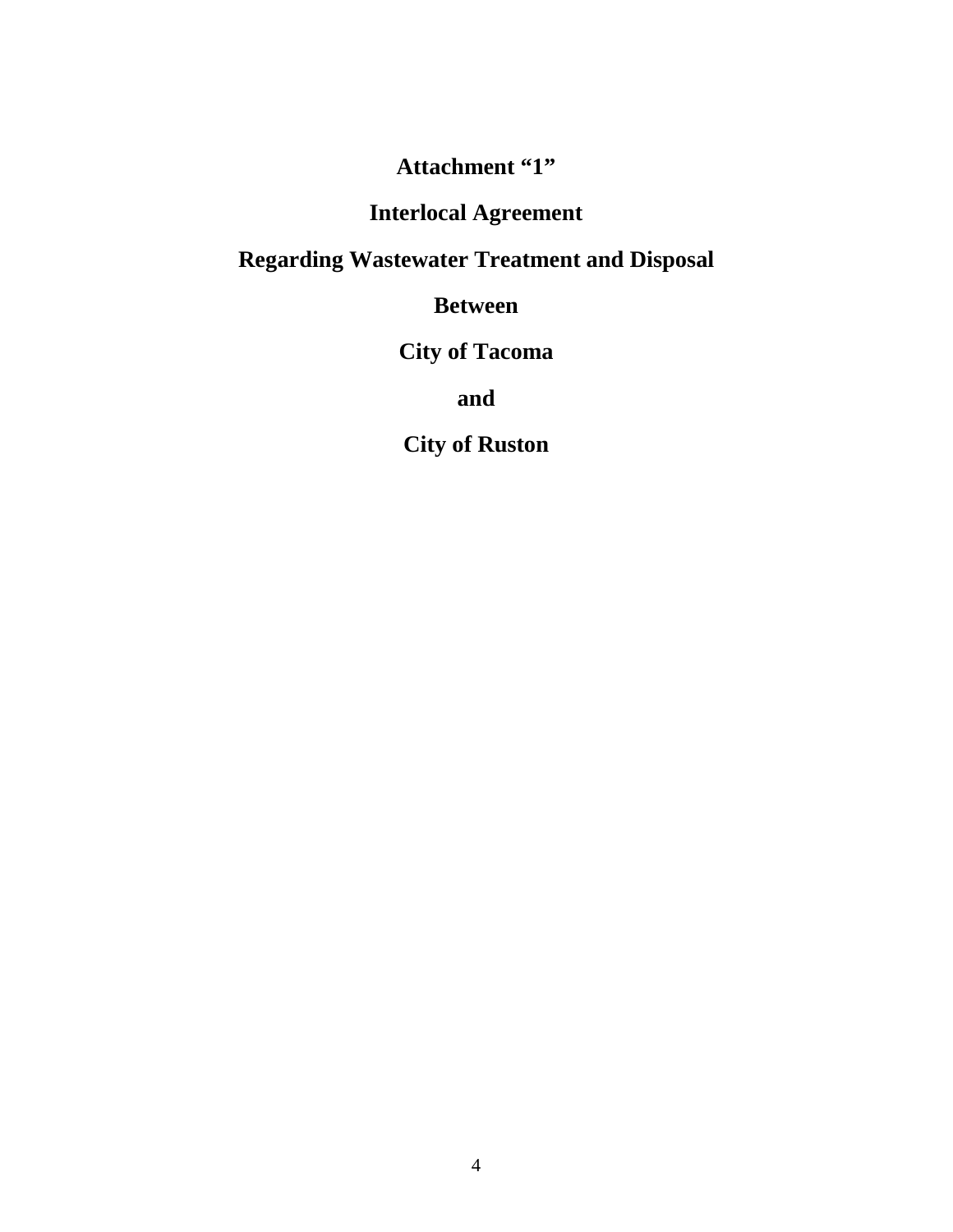#### **WASTEWATER TREATMENT AND DISPOSAL AGREEMENT**

#### **BETWEEN**

# **CITY OF TACOMA**

#### **AND**

#### **CITY OF RUSTON**

#### **TABLE OF CONTENTS**

#### **Section Title Page No. 1** [Definitions](#page-9-0) **…………………………………………….... 4 2** [Intent](#page-14-0) and Purpose **……………………………………………... 9 3** [Contract](#page-14-1) Administration **……………………………………………... 9 4** [Effective](#page-14-2) Date; Term; Renewal **……………………………………………... 9 5** [Connection](#page-15-0) and Wastewater Discharge Rights **Granted ……………………………………………... 10 6** [Maintenance](#page-17-0) **……………………………………………... 12 7** [Service](#page-18-0) area **……………………………………………... 13 8** [Wastewater](#page-18-1) Treatment and Disposal **……………………………………………... 13 9** [Capacity](#page-20-0) and **Operations ……………………………………………... 15 10** [Metering](#page-26-0) Equipment **……………………………………………... 21 11** [Default](#page-27-0) and **Termination ……………………………………………... 22 12** [Dispute](#page-29-0) Resolution **……………………………………………... 24 13** [Liability](#page-29-1) and Indemnification **……………………………………………... 24 14** [Governing](#page-30-0) Laws **……………………………………………... 25 15** [Relationship](#page-30-1) of the **Parties ……………………………………………... 25 16** [Notices](#page-30-2) **……………………………………………... 25 17** [No](#page-31-0) Waiver **……………………………………………... 26**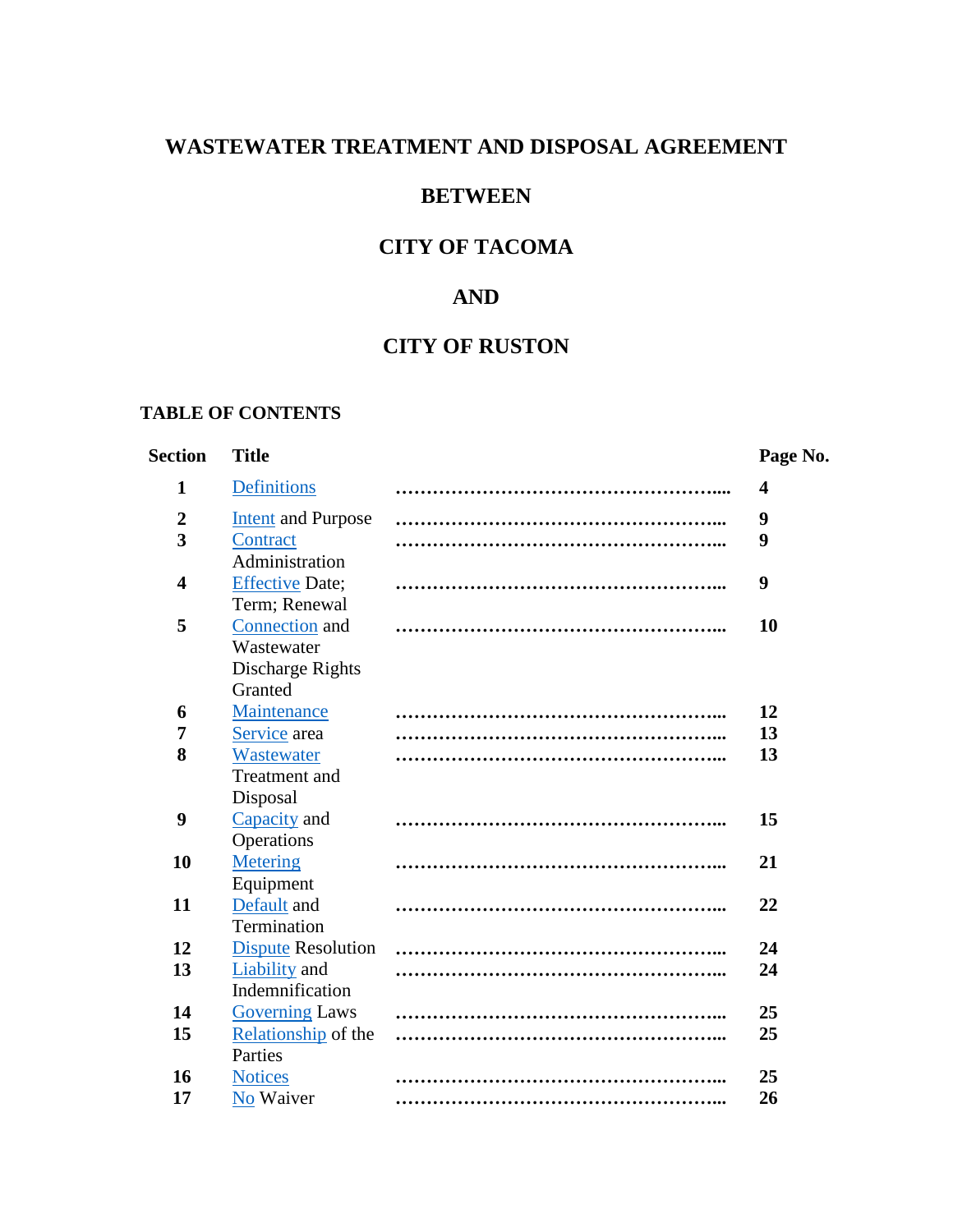| 18 | Assignments and           | 27 |
|----|---------------------------|----|
|    | <b>Transfers</b>          |    |
| 19 | Subcontracting            | 27 |
| 20 | <b>Force Majeure</b>      | 27 |
|    | Event                     |    |
| 21 | No Third Party            | 28 |
|    | <b>Beneficiaries</b>      |    |
| 22 | <b>Further Assurances</b> | 28 |
| 23 | <b>Entire Agreement</b>   | 28 |
| 24 | Interpretation            | 28 |
| 25 | Subsequent                | 29 |
|    | Action; Review &          |    |
|    | Amendment                 |    |
| 26 | <b>Miscellaneous</b>      | 29 |
| 27 | Document                  | 30 |
|    | Execution                 |    |

Exhibit A: Depiction of Sewer Systems

Exhibit B: Delegation of Enforcement Authority

# **RECITALS**

A. Tacoma owns and operates a POTW (publicly owned treatment works) under authority of RCW 35.21.210, 35.21.215, 35.67.020, and 35.92.020, Article XI, § 11 of the Washington State Constitution, and Section 4.1 of the Tacoma City Charter, which POTW includes the Central Treatment Plant (CTP) and the North End Treatment Plant (NETP).

B. Ruston is a non-charter code city and owns and operates a municipal sanitary sewer system that collects and conveys Wastewater to the Tacoma POTW under authority of RCW 35A.11.020, 35A.21.150, and 35.67.020 and Article XI, § 11 of the Washington State Constitution.

C. Pursuant to RCW 35.67.300 any city or town owning or operating its own sewer system, whenever topographic conditions shall make it feasible and whenever such existing sewer system shall be adequate therefor in view of the sewerage and drainage requirements of the property in such city or town to be served by such system, may contract with any other city or town, for the discharge into its sewer system of sewage from all or any part or parts of such other city or town, upon such terms and conditions and for such periods of time as may be deemed reasonable.

D. Tacoma and Ruston entered into a joint use sewer agreement dated April 5, 1966, approved pursuant to Tacoma City Council Resolution No. 18667, providing for the construction and operation by Tacoma of a sanitary sewer interceptor line through Ruston, and establishing the rights, duties and obligations of Tacoma and Ruston related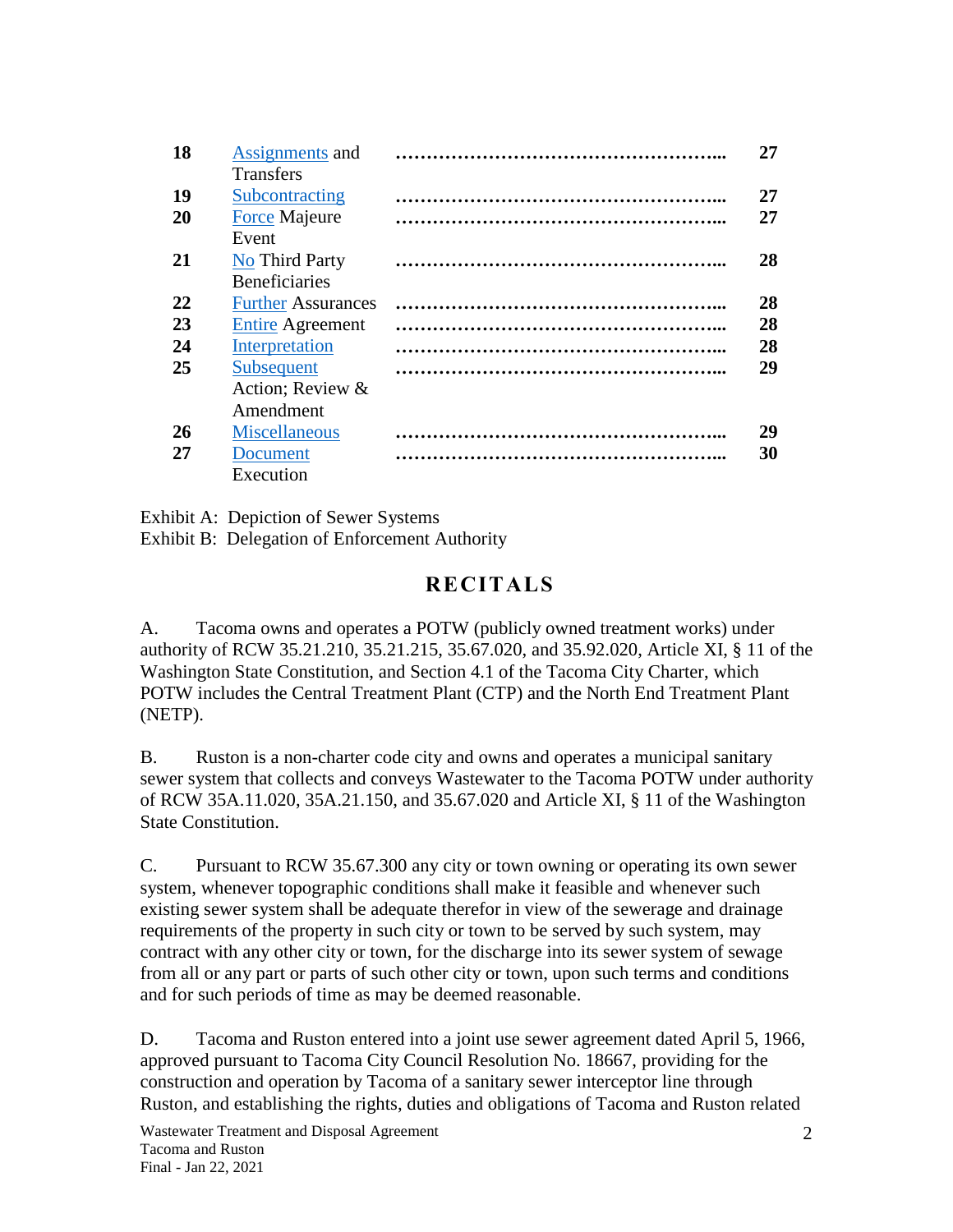to the use of the interceptor line and the terms and conditions upon which Tacoma would provide Wastewater treatment and disposal services to Ruston.

E. Tacoma and Ruston entered into a construction and extension agreement dated June 30, 1978, approved pursuant to Tacoma City Council Resolution No. 25057, providing for construction and dedication to Ruston of a sewer extension through Ruston to convey wastewater originating from Tacoma and Ruston to a connection to the Tacoma POTW at the Ruston City limits.

F. Tacoma and Ruston entered into a contract for sewage disposal commencing January 1, 1979, approved pursuant to Tacoma City Council Resolution No. 25290, incorporating by reference the above-referenced 1978 construction and extension agreement and certain provision of the above-referenced 1966 joint use sewer agreement, and providing for wastewater treatment and disposal services to Ruston.

G. Tacoma and Ruston entered into an interlocal agreement dated September 17, 2008, pursuant to which the Parties agreed to jointly cooperate and participate in the Ruston Way Local Improvement District Project, pursuant to which the Parties formed LID No. 3967 providing for the relocation and construction of sanitary sewer mains of various diameters, as a joint project of both jurisdictions, to serve the Point Ruston development within the City of Tacoma and the Town of Ruston, as follows:

- Relocate a 30-inch sanitary sewer in Ruston Way from North 49th Street northwesterly 710 feet, more or less;
- Construct a 30-inch sanitary sewer main in a public sanitary sewer easement within a private roadway referred to as "Main Street";
- Construct a 24-inch sanitary sewer main in the proposed Yacht Club Road from a private roadway referred to "Cascade Avenue" southerly 405 feet, more or less, to proposed Ruston Way;
- Construct a 12-inch sanitary sewer main from the intersection of the proposed Ruston Way and proposed Yacht Club Road southerly 300 feet to connect to an existing sanitary sewer main in Baltimore Street;
- Construct an 8-inch sanitary sewer main in the proposed Yacht Club Road from a private roadway referred to as "Cascade Avenue," 185 feet, more or less, also in Ruston Way from the intersection of North 51st Street and proposed Ruston Way southeasterly 310 feet, more or less,
- Such improvements also included sanitary side-sewer connections from the sewer main to property lines or to the edge of the public sanitary sewer easement together with all the necessary appurtenance equipment, including gate valves, laterals, connections, and other work necessary to complete the same.

H. Some of the sanitary sewer improvements constructed pursuant to LID No. 3967 have been or will be used by Ruston to provide sanitary sewer service to the Point Ruston properties located within Ruston.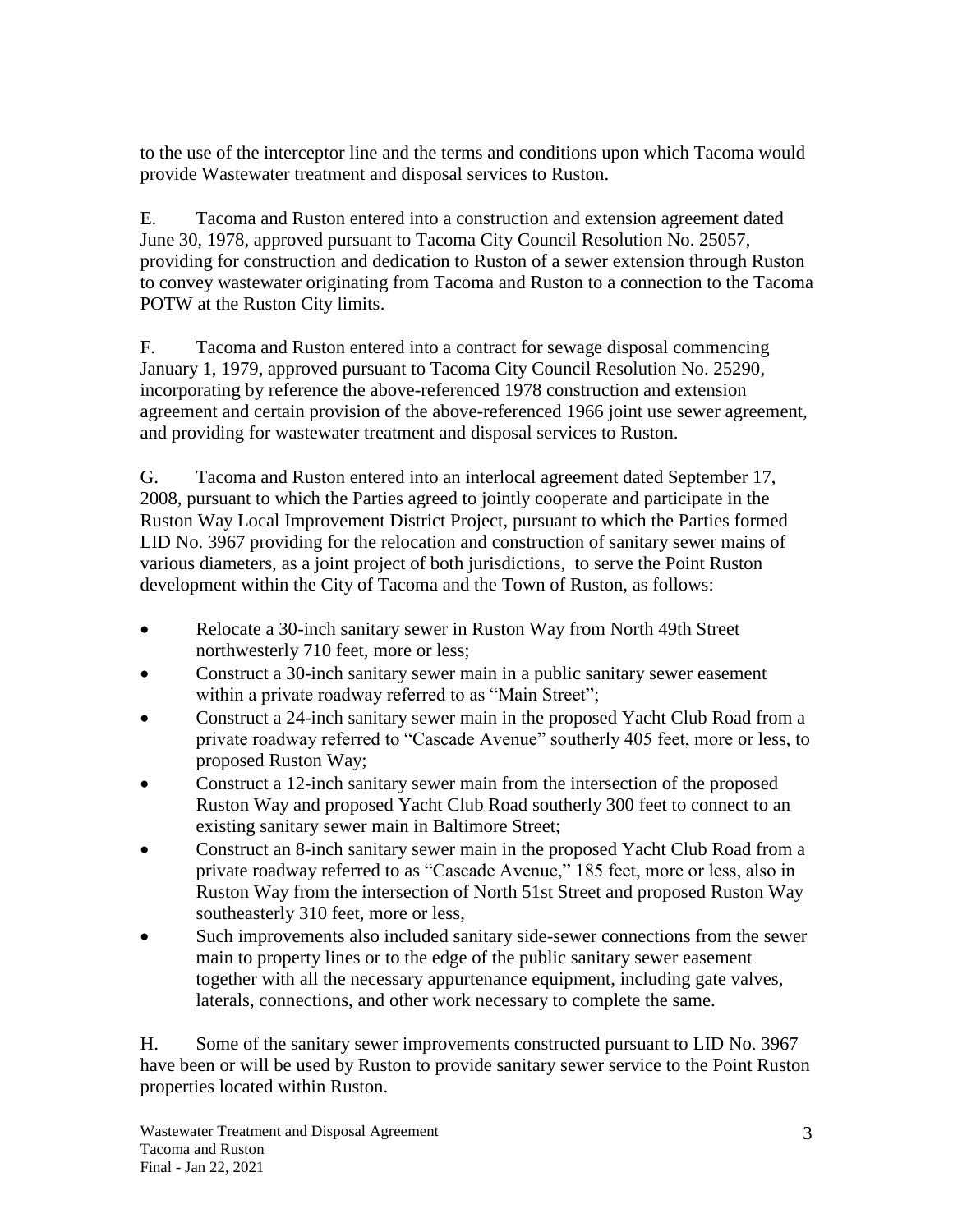I. The term of the 1978 agreement has now expired and the Parties have determined that it is in the best interests of the public health, safety and welfare that the Parties enter into a new agreement superseding and replacing the prior agreements of the Parties and establishing the terms and conditions upon which, (i) Tacoma will provide Wastewater treatment and disposal services to Ruston, (ii) the Parties will grant reciprocal rights to convey wastewater, (iii) Ruston will grant rights to Tacoma to operate, maintain, repair, replace and improve the Tacoma Interceptor Line located within the City of Ruston, and (iv) Tacoma will authorize connections from Ruston customers to its sanitary sewer system located in Ruston.

J. Tacoma acknowledges and agrees that, pursuant to and subject to the terms of this Agreement, Ruston has the right and ability to serve all customers located in Ruston (with the exception shown on Exhibit A) including the portions of Point Ruston that are located within the City of Ruston.

**NOW THEREFORE**, in consideration of the rights, duties and obligations as set forth herein and the mutual benefits to be received, the Parties enter into the following Agreement:

## **AGREEMENT**

This **AGREEMENT** is made and entered into on the Effective Date hereof by and between the City of Tacoma and the City of Ruston under authority of RCW 35.67.300 for the purposes set forth herein. Hereafter City of Tacoma (Tacoma) and City of Ruston (Ruston) may be individually referred to as "Party" and collectively referred to as the "Parties".

#### <span id="page-9-0"></span>**SECTION 1. DEFINITIONS**

In construing all provisions of this Agreement, when not inconsistent with the context, the following terms, phrases, words and their derivations where capitalized shall have the meanings given herein. When not inconsistent with the context, words used in the present tense include the future, words in the plural include the singular, and words in the singular include the plural. If specific provisions of law, code, ordinance, regulation or rule referred to herein be renumbered or amended, then the reference shall be read to refer to the renumbered and/or amended provision. In each instance herein where reference is made to a publication, reference work or Federal or State regulation, it is the intention of the parties that, at any given time, the then current edition of any such publication or reference work or Federal or State regulation shall apply. If a publication or reference work is discontinued or ceases to be the generally accepted work in its field or if conditions change or new methods or processes are implemented by Tacoma, new standards shall be adopted which are in compliance with State and Federal laws and any valid rules and regulations and will become a part of this Agreement. References to governmental entities (whether persons or entities) refer to those entities or their successors in authority.

Wastewater Treatment and Disposal Agreement Tacoma and Ruston Final - Jan 22, 2021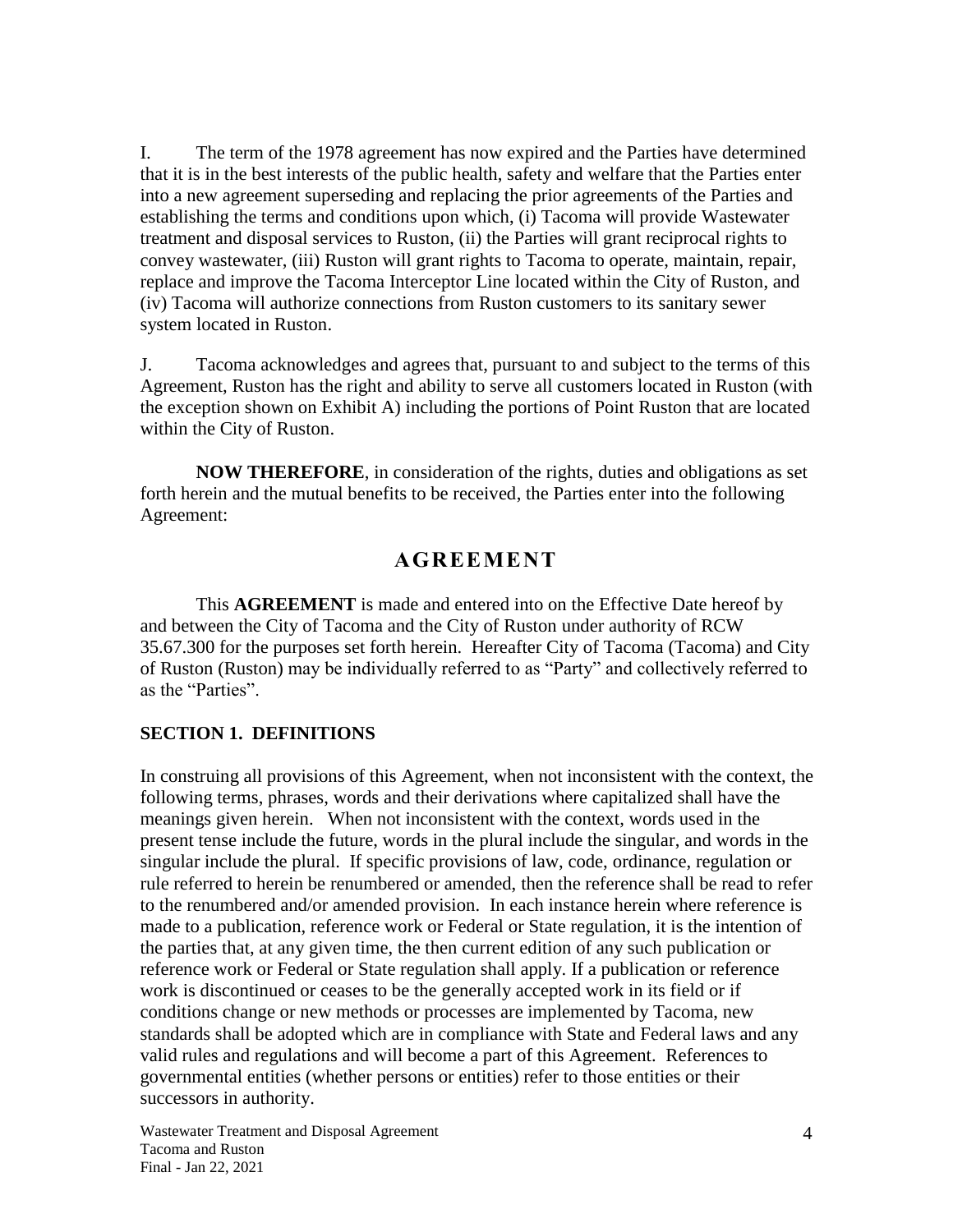"1966 Agreement" shall mean and refer to the joint use sewer agreement between Tacoma and Ruston dated April 5, 1966 and approved pursuant to Tacoma City Council Resolution No. 18667.

"1966 Interceptor Line" shall mean and refer to that portion of the gravity-flow interceptor line constructed by Tacoma in 1966, as generally described in the 1966 Agreement.

"1978 Construction Agreement" shall mean and refer to the construction and extension agreement between Tacoma and Ruston dated June 30, 1978 and approved pursuant to Tacoma City Council Resolution No. 25057.

"1978 Sewer Trunk Extension" shall mean and refer to the sanitary trunk line extension of the Ruston Sanitary Sewer System as generally described in the 1978 Construction Agreement.

"1979 Sewage Disposal Agreement" shall mean and refer to the contract for sewage disposal between Tacoma and Ruston commencing January 1, 1979 and approved pursuant to Tacoma City Council Resolution No. 25290.

"Agreement" shall mean and refer to the entirety of this agreement as set forth herein and any amendments hereto made in conformance with Sections 4, 25 or 26.4 of this Agreement.

"Available Capacity Right" shall mean and refer to the difference between the then-existing Capacity of the Tacoma POTW being used by Ruston, as measured by current water usage, or metered Flow, and specified in MGD, and the maximum Capacity Right.

"Capacity" shall, with respect to a Wastewater treatment plant, mean and refer to the ability of a Wastewater treatment plant to process and discharge Wastewater given the then-current design and operation of the Wastewater treatment plant and as may be limited by applicable regulatory and permit requirements. With respect to line pipe, "Capacity" shall mean and refer to the ability of a section of pipe to carry a volume of Wastewater at a speed that maintains trouble free operation of the pipe and avoids settling and sedimentation of the solids.

"Capacity Right" shall mean and refer to the numerical limit of Capacity in the Tacoma POTW specified in millions of gallons per Day (MGD) as set forth as Section 8.5 of this Agreement.

"Certificate of Sewer Availability" shall mean and refer to any document prepared, issued or executed by Ruston associated with a Project Permit Application or SEPA review that confirms the availability or unavailability of sanitary sewer service for a proposed project.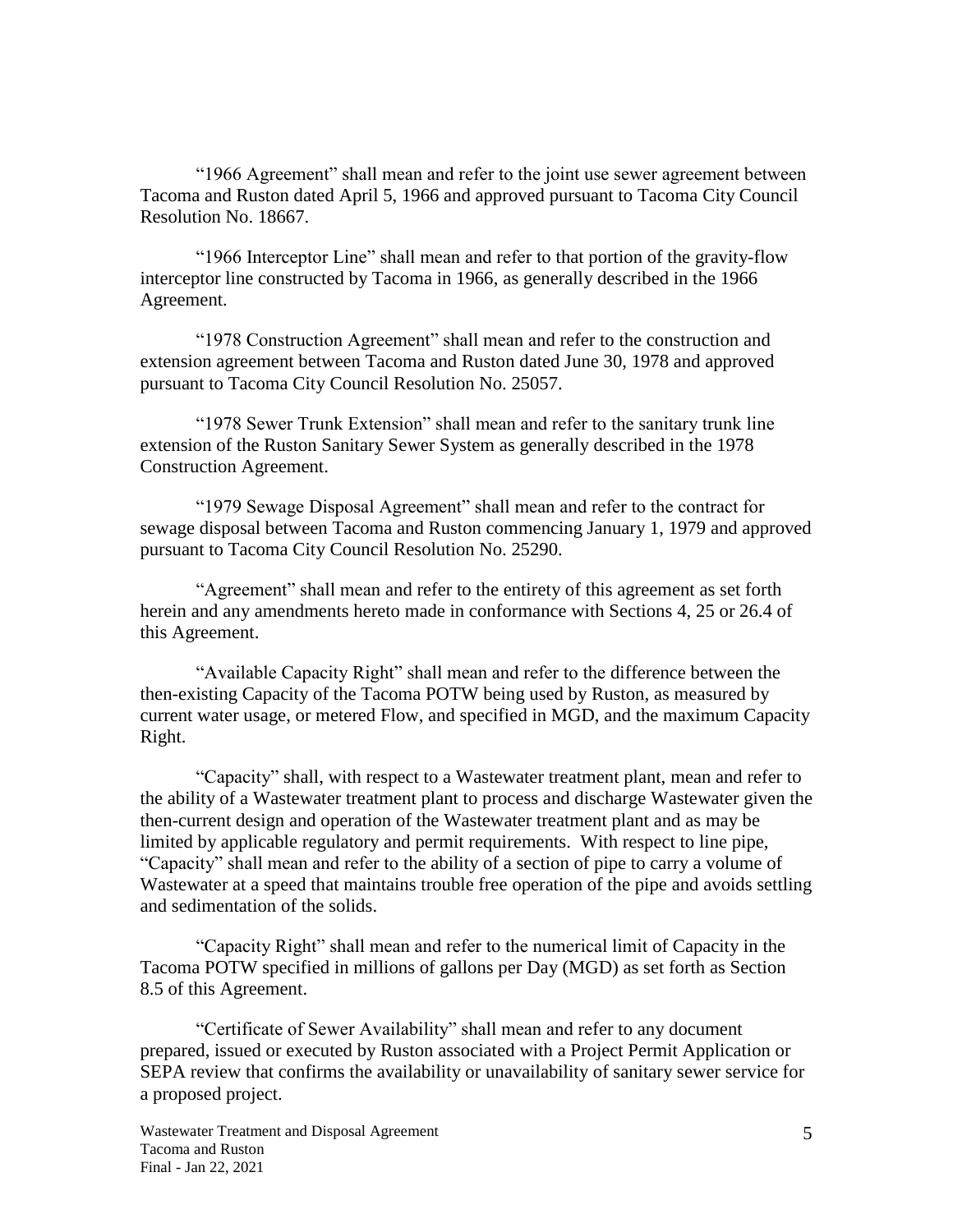"Day" shall mean and refer to calendar days.

"Domestic Wastewater." Water carrying human wastes including kitchen wastes, bath wastes, and laundry wastes that are typical of residential discharges, but does not include industrial wastes.

"Effective Date" shall mean and refer to the effective date of this Agreement as set forth as Section 4.1 of this Agreement.

"Flow" shall mean and refer to the volume of Wastewater moving into a treatment facility or through a given section of pipe over a given period typically measured in million gallons per Day (MGD) or gallons per minute (gpm).

"Groundwater" shall mean and refer to water in a saturated zone or stratum beneath the surface of the land or below a Surface Water body.

"Initial term" shall mean and refer to the initial term of this Agreement as set forth at Section 4.2 of this Agreement.

"Infiltration" shall mean and refer to water that has migrated from the ground into the Ruston Sanitary Sewer System or the Tacoma POTW.

"Inflow" shall mean and refer to water other than Wastewater that enters into the Ruston Sanitary Sewer System or the Tacoma POTW (including sewer service connections) from sources such as, but not limited to, roof leaders, cellar drains, yard drains, area drains, foundation drains, drains from springs and swampy areas, manhole covers, cross connections between storm sewers and sanitary sewer catch basins, cooling towers, storm waters, surface runoff, street wash waters, or drainage. Inflow does not include, and is distinguished from, Infiltration.

"Interference" shall mean and refer to a discharge that alone or in combination with other discharges, inhibits or disrupts the Tacoma POTW, its treatment processes or operations or its sludge processes, use or disposal.

"MGD" shall mean million gallons per Day.

"Municipal stormwater system" shall mean and refer to a conveyance, or system of conveyances (including roads with drainage systems, municipal streets, catch basins, curbs, gutters, ditches, manmade channels, stormwater BMPs/facilities or storm drains) designed or used for collecting, conveying, or managing stormwater and is not part of a combined sewer and is owned or operated by a municipal corporation.

Wastewater Treatment and Disposal Agreement Tacoma and Ruston Final - Jan 22, 2021 "NPDES Permit." Waste discharge permits issued by the Washington State Department of Ecology to Tacoma pursuant to Chapter 90.48 RCW and Section 402 of the Federal Clean Water Act that establish special and general conditions for discharging effluent from Tacoma's Central treatment plant (CTP) and North End treatment plant (NETP), and any other treatment plant operated by Tacoma, into waters of the state.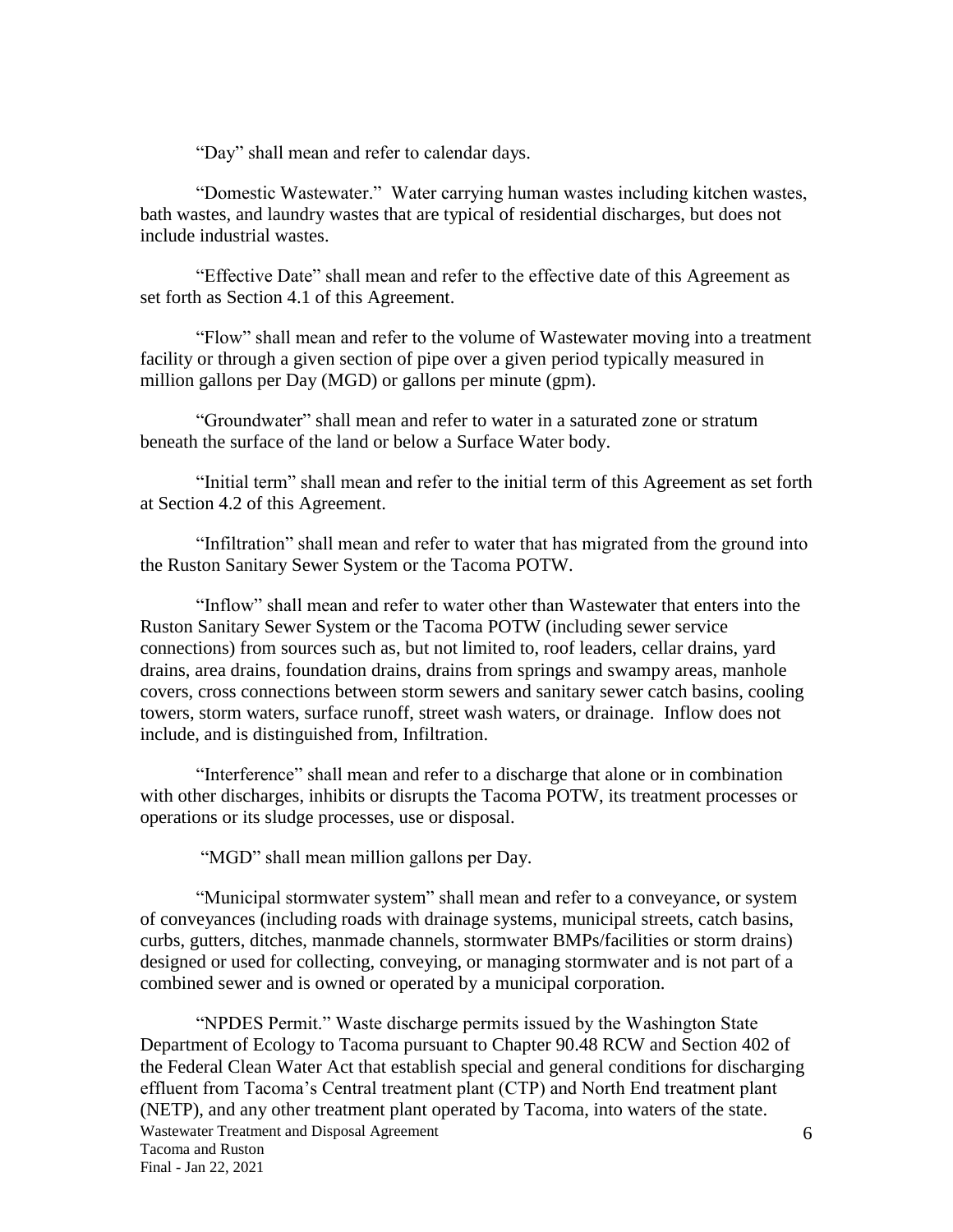"Private Lateral Lines" shall mean and refer to lateral lines owned by a private party and that are connected to the Tacoma Interceptor Line within the municipal boundaries of the City of Ruston and collecting and discharging Wastewater generated from Ruston customers.

"Private Side Sewer" shall mean and refer to the Wastewater conveyance pipe owned by a property owner that extends from a building or structure located in Ruston directly to a connection at the Ruston Sanitary Sewer System or Tacoma Interceptor Line. In most circumstances, a portion of the private side sewer extends into public streets or alleys connecting to the public sewer main.

"Private Stormwater system" shall mean and refer to best management practices, facilities and conveyances, or a system of conveyances (including private roads with drainage systems, private streets, roof drains, catch basins, curbs, gutter, ditches, manmade channels, or storm drains) that are not part of the Municipal stormwater system.

"Project Permit Application" shall mean and refer to any land use or environmental permit or license required from a Party for a project action, including but not limited to building permits, subdivisions, binding site plans, planned unit developments, conditional uses, shoreline substantial development permits, site plan review, permits or approvals required by critical area ordinances, and site-specific rezones authorized by a comprehensive plan or subarea plan,

"Publicly Owned Treatment Works" or "POTW" shall mean and refer to a treatment works, as defined by 33 U.S.C. Section 1292 (2), and any devices and systems used in the conveyance, storage, treatment, recycling and reclamation of Wastewater.

"Renewal Term" shall mean and refer to a term of renewal of this Agreement as set forth at section 4.3 of this Agreement.

"Ruston" shall mean and refer to the City of Ruston, a municipal corporation operating under the laws of the state of Washington as a code city.

"Ruston customer" means any sanitary sewer customer within the Ruston Sanitary Sewer Service Area.

"Ruston Lateral Lines" shall mean and refer to Ruston Sanitary Sewer System lateral lines, Private Lateral Lines, or Private Side Sewers connected to the Tacoma Interceptor Line within the Municipal Boundaries of the City of Ruston and collecting and discharging Wastewater generated from customers located in the City of Ruston.

"Ruston Sanitary Sewer Service Area" shall mean and refer to that area described in Section 7 of this Agreement served by the Ruston Sanitary Sewer System. This area includes all properties within the corporate boundaries of the City of Ruston except for those properties identified in Exhibit "A".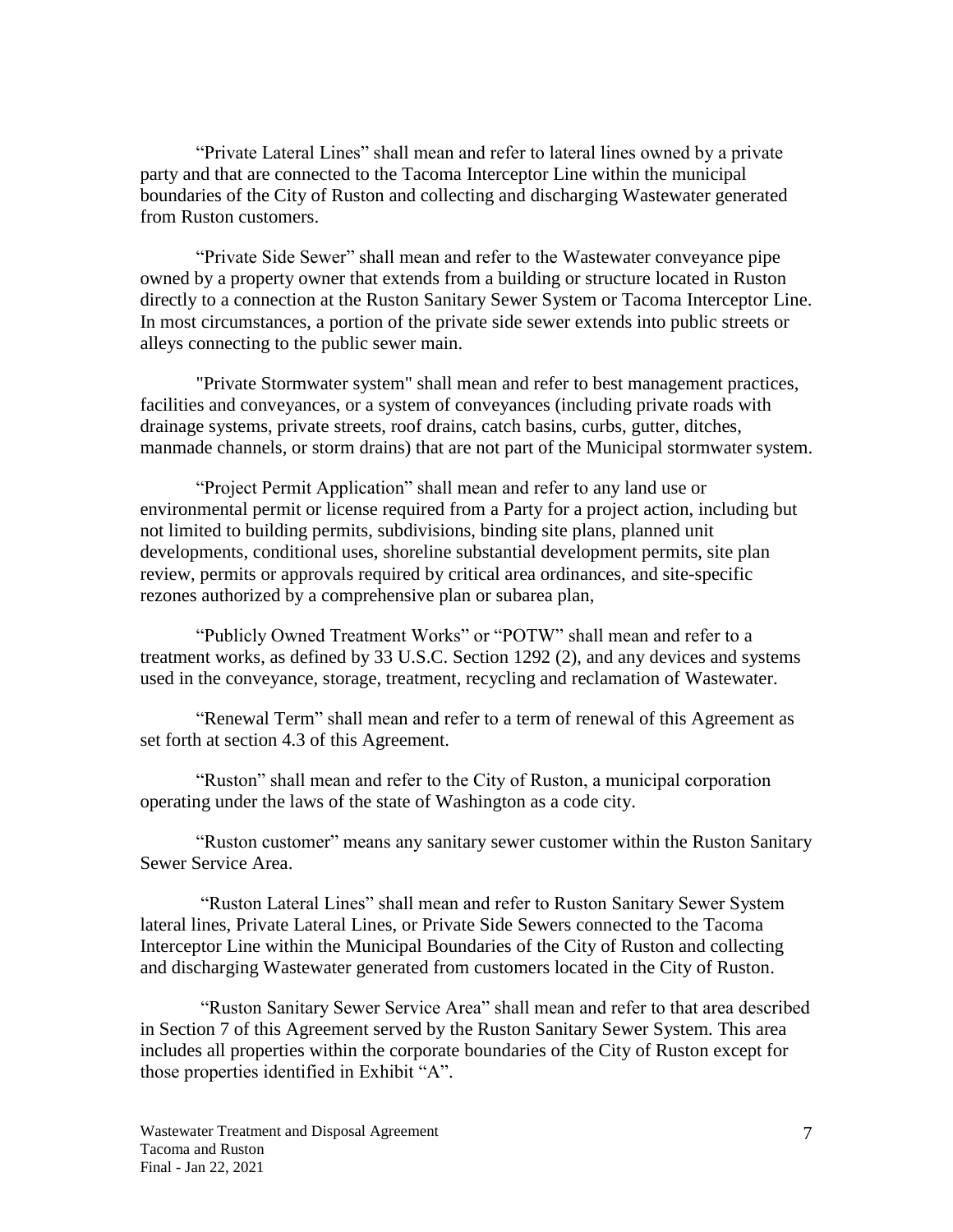"Ruston Sanitary Sewer System" shall mean and refer to the system of sanitary sewer trunk, main, and Ruston Lateral Lines, and related devices (e.g. lift stations) and appurtenances, inclusive of the Ruston Trunk Line, owned and operated by Ruston and within Ruston's municipal boundaries to collect, store and convey Wastewater.

"Ruston Trunk Line" shall mean and refer to the sanitary sewer trunk line, as depicted in Exhibit A attached hereto.

"Stormwater" shall mean and refer to that portion of precipitation, including snowmelt, that does not naturally percolate into the ground or evaporate, but flows via overland flow, interflow, pipes, and other features of a stormwater system into a receiving water or stormwater BMP/facility, and may also be referred to as runoff or stormwater runoff.

"Surface Water" shall mean and refer to water bodies, such as creeks, streams, rivers, lakes, wetlands, estuaries, and marine waters.

"Tacoma" shall mean and refer to the City of Tacoma, a municipal corporation operating under the laws of the state of Washington as a first class charter city."

"Tacoma customer" means any sanitary sewer customer for property that is located within the corporate boundaries of the City of Tacoma and those customer properties shown on Exhibit A.

"Tacoma Interceptor Line" shall mean and refer to the City of Tacoma interceptor line as depicted in Exhibit A attached hereto, together with any improvements or alterations that may in the future be made thereto, commencing at the Tacoma and Ruston municipal boundary in proximity to the intersection of North Park Avenue and North Pearl Street and terminating at the Tacoma and Ruston municipal boundary in the vicinity of the intersection of Main Street and Grand Avenue.

"Tacoma POTW" shall mean and refer to the publicly owned treatment works owned and operated by Tacoma, inclusive of the 1966 Interceptor Line.

"Term" shall mean and refer to the time period encompassing and inclusive of the Initial term and any Renewal Terms.

"Up-Stream Connection" shall mean and refer to the connection of Tacoma's sanitary sewer system at the point of connection located west of North Shirley Street and south of North 49<sup>th</sup> Street at the Ruston and Tacoma municipal Boundary as depicted in Exhibit A.

"Wastewater" or "Wastestream." Liquid and water-carried industrial wastes, holding tank waste, and Domestic Waste from residential dwellings, commercial buildings, industrial and manufacturing facilities, and institutions, whether treated or untreated.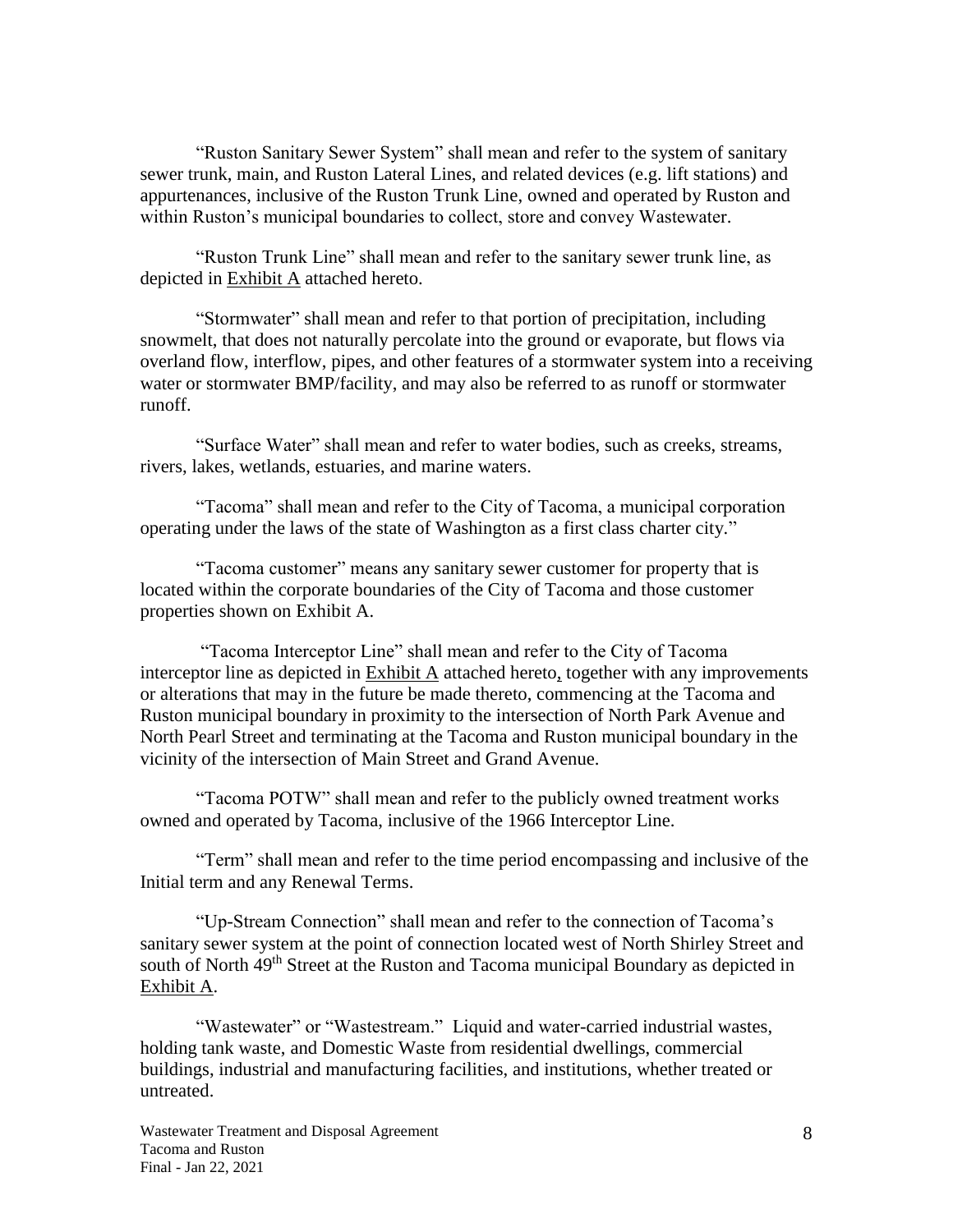#### <span id="page-14-0"></span>**SECTION 2. INTENT AND PURPOSE**

The Parties acknowledge and agree that this Agreement is intended to replace, terminate and supersede the rights, duties and obligations set forth in the 1966 Agreement, the 1978 Construction Agreement, the 1979 Sewage Disposal Agreement and any other agreements whether oral or written preceding the Effective Date and relating to the subject matter of this Agreement, inclusive of any rights, duties or obligations that survive such agreements, and to establish the terms and conditions upon which, (i) Tacoma will provide Wastewater treatment and disposal services to Ruston, (ii) the Parties will grant reciprocal rights to discharge Wastewater, (iii) Ruston will grant rights to Tacoma to operate, maintain, repair, replace and improve that portion of the Tacoma Interceptor Line located within the City of Ruston, (iv) Tacoma will authorize connections to its sanitary sewer system located in Ruston, and (v) Ruston will authorize connections to the Ruston Trunk Line.

Ruston customers who connect directly to the Tacoma Interceptor Line or connect directly to the Tacoma Sewer system shall be subject to Ruston sanitary sewer connection fees, rates and charges as set forth in the Ruston Municipal Code and shall be subject to such review and approval fees as are assessed pursuant to Section 5.1.3 of this Agreement. Tacoma customers who connect directly to the Ruston Sanitary Sewer System, Ruston Lateral Lines or Ruston Trunk Line shall be subject to Tacoma sanitary sewer service connection fees, rates and charges as are set forth in the Tacoma Municipal code.

## <span id="page-14-1"></span>**SECTION 3. CONTRACT ADMINISTRATION**

3.1 Single Point of Contact. To facilitate the timely and compliant performance of the obligations in this Agreement, the Parties shall each appoint a representative that shall serve as the primary contact person and contract administrator (**Contract Administrator**).

3.2 Authority of the Contract Administrators. The Contract Administrators shall have full authority to administer this Agreement with respect to the rights, duties and obligations of the Parties as set forth in this Agreement and are authorized to execute or furnish such documents as may be necessary to implement and consummate this Agreement and the actions, duties or responsibilities of this Agreement.

#### <span id="page-14-2"></span>**SECTION 4. EFFECTIVE DATE; TERM; RENEWAL**

4.1 Effective Date. This Agreement shall be effective at 12:00 a.m. on the **first** day of **March**, **2021**.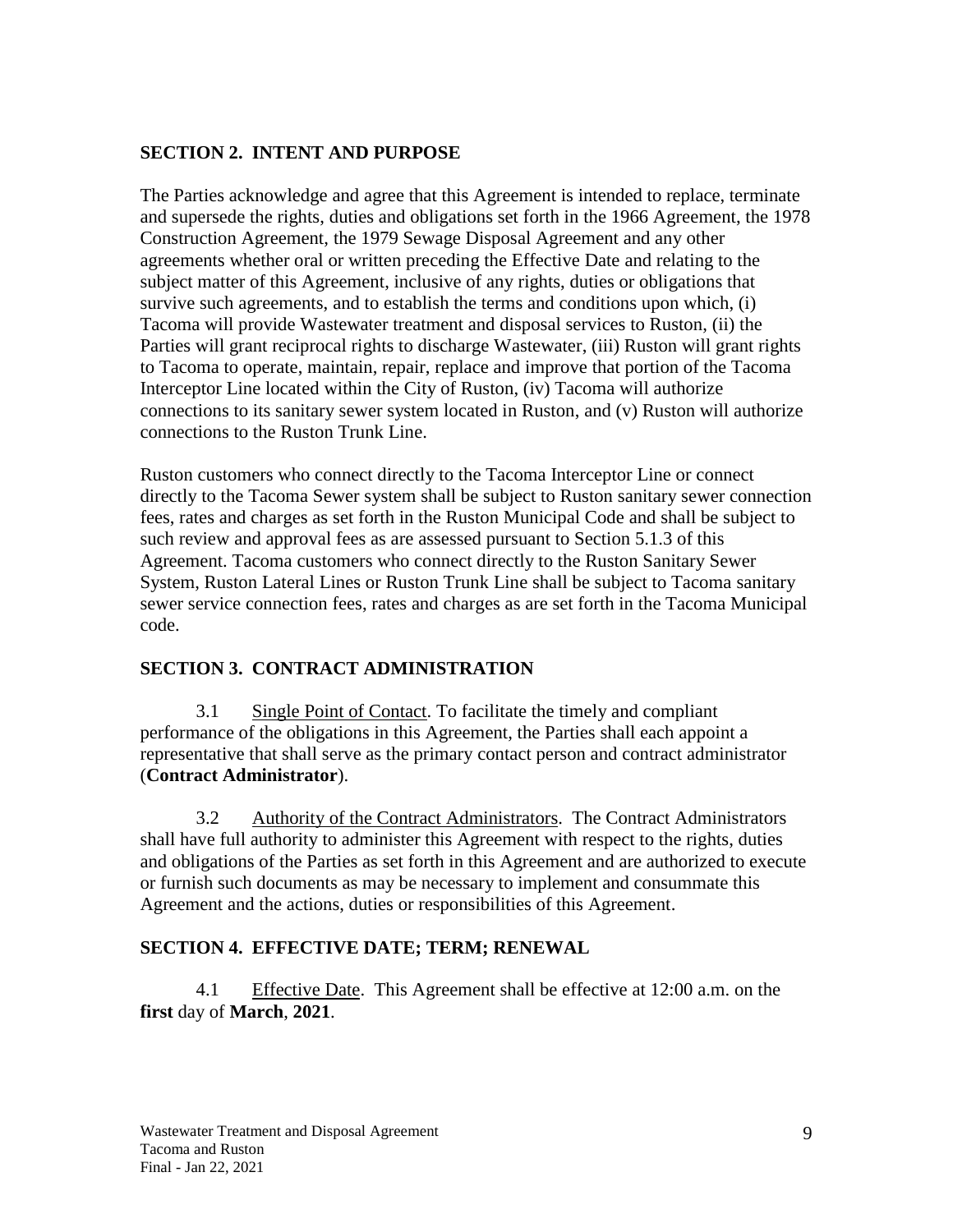4.2 Initial Term. The Initial Term of this Agreement shall commence on the Effective Date and, unless sooner terminated, shall **expire** at 11:59 p.m. on the **28th day of February, 2041** unless automatically renewed pursuant to the provisions of paragraph 4.3 below.

4.3 Renewal Terms. This Agreement shall automatically renew for an additional term of ten (10) years unless, no less than five (5) years prior to expiration of the Initial Term either Party provides Notice to the other party of its intent not to renew the Agreement. Thereafter, at the end of each Renewal Term, the Agreement shall automatically be renewed for an additional term of ten (10) years unless either Party gives the other Party written notice of its intent not to renew the Agreement no less than three (3) years prior to the expiration of the Renewal Term; provided that, there shall be no more than three (3) renewal terms for a cumulative total of thirty (30) years. Notwithstanding the foregoing, the Term of this Agreement may be amended upon such terms and conditions as may be mutually agreed to by the Parties and approved by their respective governing bodies.

#### <span id="page-15-0"></span>**SECTION 5. CONNECTION AND WASTEWATER DISCHARGE RIGHTS GRANTED.**

5.1 Tacoma Interceptor Line. In consideration for the mutual rights, duties and obligations set forth in this Agreement, the Parties grant to each other the following rights for the Term, and subject to the conditions, of this Agreement:

5.1.1 ROW Occupancy Rights Granted to Tacoma. Ruston grants to Tacoma, at Tacoma's cost and expense, the right to operate, inspect, maintain, repair, replace, relocate, protect and improve, the Tacoma Interceptor Line, together with the right to enter into and upon the public right of way wherein the Tacoma Interceptor Line is located and perform all work reasonable and necessary to exercise the rights granted herein to Tacoma, subject to regulatory requirements of the Ruston Municipal Code related to work with the public right of way, including any applicable requirements to obtain a permit for such work.

5.1.2 Wastewater Discharge Rights Granted to Ruston. Subject to the conditions set forth in this Agreement at Subsections 5.1.3 (*New Ruston Lateral Line Connections*) and 9.7 (*Ruston Side Sewer Laterals*), Tacoma grants to Ruston, at Ruston's cost and expense, the right to discharge through Ruston Lateral Lines connected to the Tacoma Interceptor Line, Wastewater collected from Ruston Customers for conveyance to the Tacoma POTW for treatment and disposal in accordance with the provisions set forth in this Agreement at Subsection 8 (*Wastewater Treatment and Disposal*). Tacoma affirms its intent that pursuant to the discharge rights granted herein, Ruston has the right and ability to provide sanitary sewer service to Ruston Customers including the portions of Point Ruston that are located within the City of Ruston.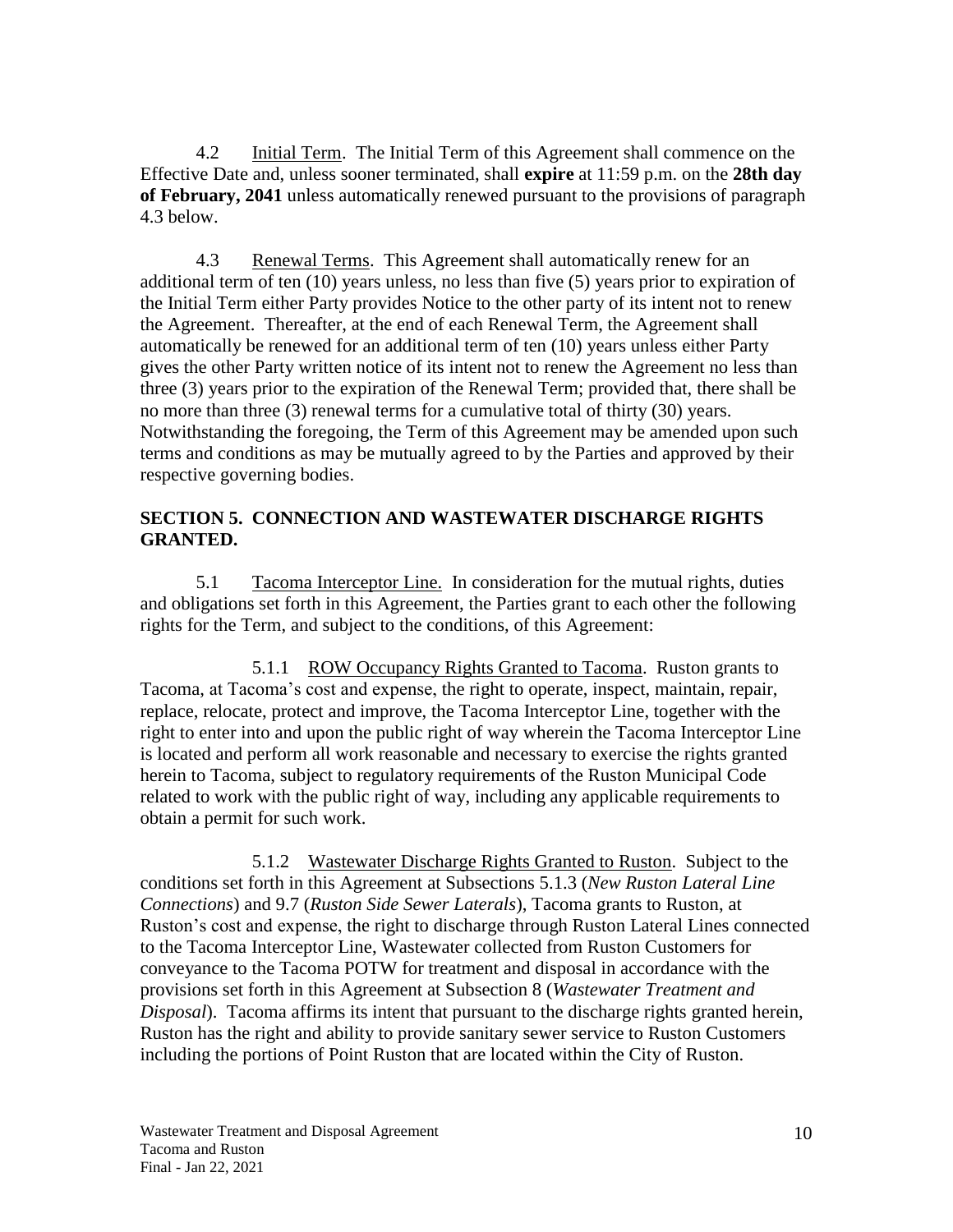5.1.3 New Ruston Lateral Line Connections. Tacoma grants to Ruston, the right to make new, and to repair or re-establish existing, connections of Ruston Lateral Lines to the Tacoma Interceptor Line, subject to the prior approval of the City of Tacoma, which approval will not be unreasonably withheld. Connections to the Tacoma Interceptor Line existing on the Effective Date that were previously approved by Tacoma, are hereby approved as authorized connections pursuant to this Agreement. In determining if a new connection, or repair or re-establishment of an existing connection, will be approved, Tacoma may consider among other things, available Capacity, compliance with Tacoma standards, public safety, and the design and engineering of the Ruston Lateral Line and Connections. A request to Tacoma for a new connection shall include one complete set of construction plans and specifications of such proposed facilities together with a work order deposit and replenishment obligation sufficient, as determined by Tacoma, to reimburse Tacoma for its costs for review and approval of the proposed new connection. The plans shall include dimensioned plan view and dimensioned profile view drawings, locations, grades, pipe sizes, details, etc., for all proposed facilities. The submittal to Tacoma shall also include a digital file of the proposed facilities that complies with Tacoma's standard Geographic Information System protocol. The standards of construction shall meet or exceed the standards for construction of similar sanitary sewer facilities in Tacoma.

5.2 Ruston Trunk Line. In consideration for the rights granted under this Agreement, the Parties grant the following rights for the Term of this Agreement:

5.2.1 Connection Rights Granted to Tacoma. Ruston grants to Tacoma, at Tacoma's cost and expense, the right to connect Tacoma's sanitary sewer system at the current point of the Up-Stream Connection, and to maintain, repair, replace, protect and make improvements to the Up-Stream Connection.

5.2.2 Wastewater Discharge Rights Granted to Tacoma. Ruston grants to Tacoma, at Tacoma's cost and expense, the right to discharge to the Ruston Trunk Line, Wastewater collected from customers located in the City of Tacoma for conveyance of Wastewater through the Ruston Trunk Line to the point of connection to Tacoma's Interceptor Line.

5.2.3 Connection Rights Granted to Ruston. Tacoma grants to Ruston, at Ruston's cost and expense, the right to connect the Ruston Trunk Line to the Tacoma Interceptor Line at the point of connection as depicted in Exhibit A, attached hereto, and to maintain, repair, replace, protect and make improvements to the connection.

5.2.4 Wastewater Discharge Rights Granted to Ruston. Tacoma grants to Ruston, at Ruston's cost and expense, the right to discharge to the Tacoma Interceptor Line at the point of connection to the Ruston Trunk Line, Wastewater collected from customers located in Ruston and conveyed through the Ruston Trunk Line to the point of connection to Tacoma's Interceptor Line.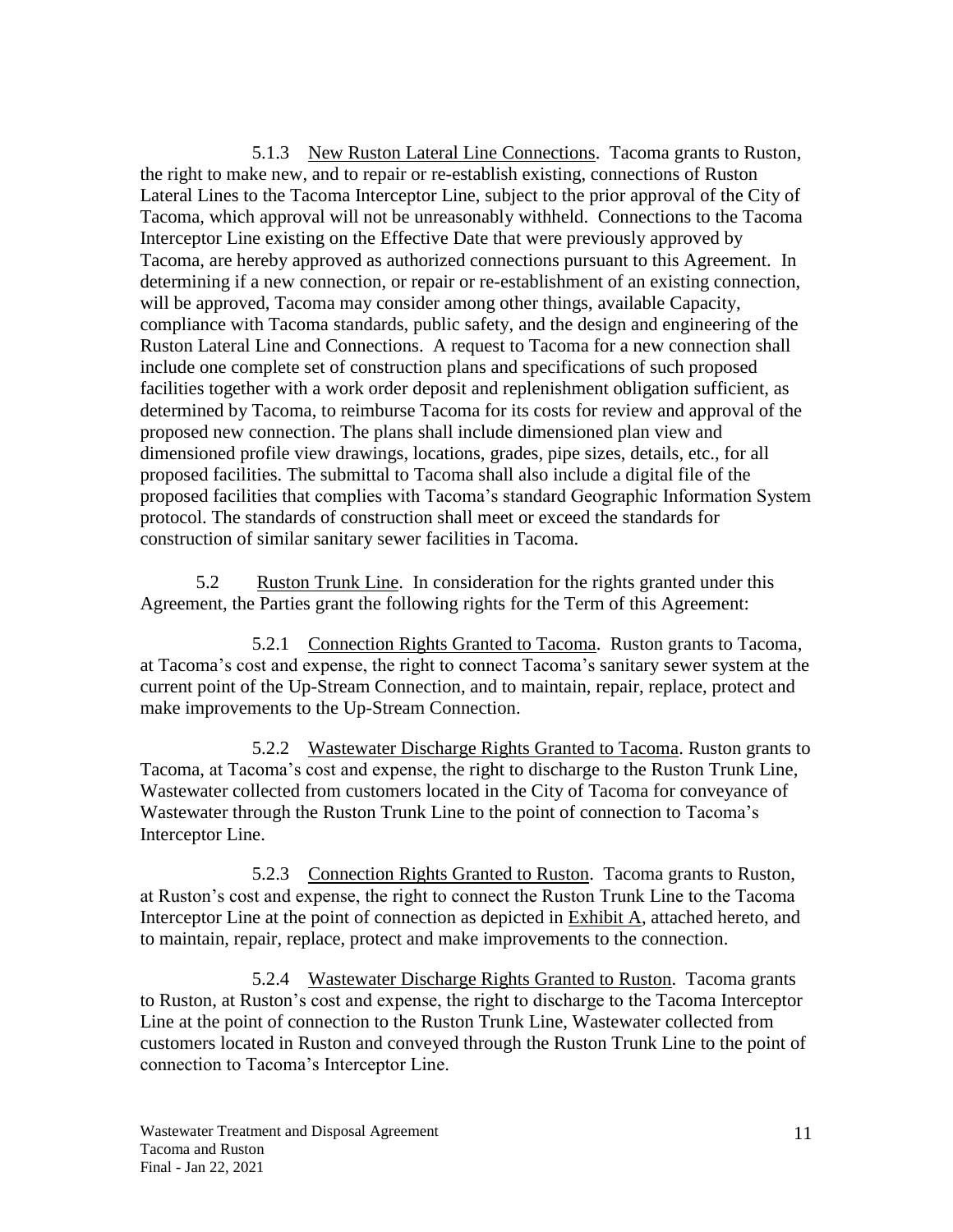#### **SECTION 6. MAINTENANCE**

#### <span id="page-17-0"></span>6.1 Ruston Trunk Line.

6.1.1 Maintenance of Ruston Trunk Line. Ruston shall ensure that the Ruston Trunk Line, together with all Ruston Lateral Line connections to the Ruston Trunk Line, are maintained in good operating condition and repair and shall, at its sole cost and expense, be responsible for inspection, maintenance, operation, repair, adjustment, protection, and improvement to the Ruston Trunk Line and Ruston Lateral Line connections to the Ruston Trunk Line.

6.1.2 Connection of Ruston Trunk Line to Tacoma Interceptor Line. Ruston shall ensure that the Ruston Trunk Line connection to the Tacoma Interceptor Line is maintained in good operating condition and repair and shall be responsible for inspection, maintenance, protection, replacement and repair of the Ruston Trunk Line connection to the Tacoma Interceptor Line.

6.1.3 Up-Stream Connection to Ruston Trunk Line. Tacoma shall ensure that the Up-Stream Connection to the Ruston Trunk Line is maintained in good operating condition and repair and shall be responsible for inspection, maintenance, protection, replacement and repair of the Up-Stream Connection to the Ruston Trunk Line.

6.1.4 Right to Inspect Ruston Trunk Line. Tacoma shall have the right at its cost and expense, but not the obligation, to inspect from time to time the Ruston Trunk line together with all Ruston Lateral Line connections to the Ruston Trunk Line, to ensure that Ruston Trunk Line and Ruston Lateral Line connections are in good operating condition and repair. In the event that Tacoma conducts an inspection of the Ruston Lateral Line and discovers a defect or other condition materially affecting Flow or Capacity or the structural integrity of the Ruston Trunk Line, Tacoma shall provide a detailed inspection report to Ruston and request that Ruston establish a reasonable schedule and plan to perform the maintenance or repair work to correct such discovered defect or condition to ensure that proper and adequate Flow and Capacity is maintained and the Ruston Trunk Line remains in good condition. Except as provided below, Ruston shall within 90 Days following receipt of such report provide Tacoma with its proposed schedule and plan to perform the maintenance or repair. Tacoma shall review and provide comments to Ruston within 60 Days of receipt of the proposed schedule and plan. Ruston shall, after review and consideration of Tacoma's comments, and any additional review requested by Ruston, finalize the schedule and plan for consideration by Ruston before finalizing the schedule and plan within 60 Days following receipt of Tacoma's final comments. In the event that a Dispute occurs regarding the final schedule and plan, the Parties will attempt to resolve the dispute through the Dispute Resolution Process set forth in this Agreement.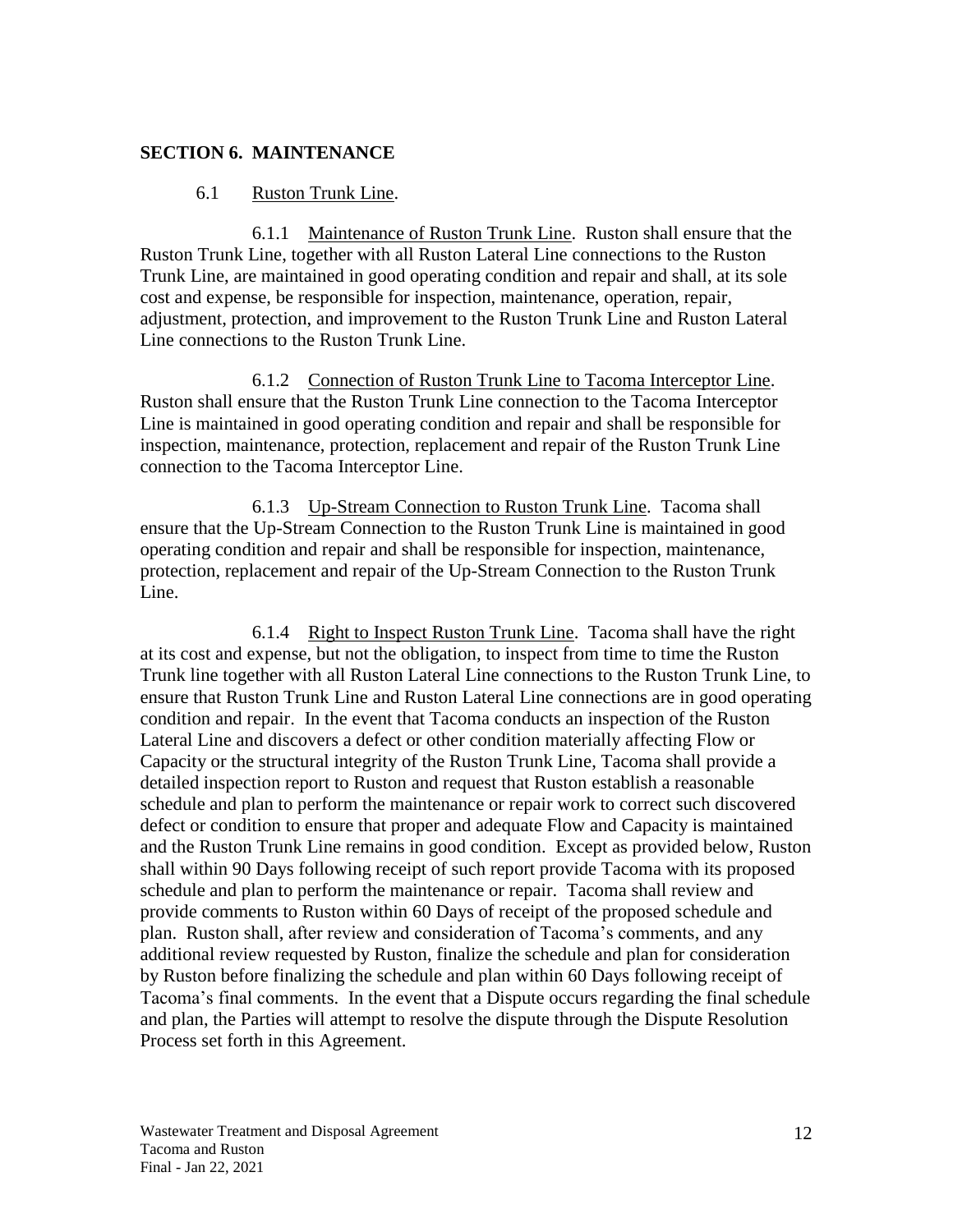In the event that the discovered defect or condition threatens to cause imminent harm to persons or property or threatens to or does cause a sanitary sewer overflow or Interference, Ruston will take such immediate action as is reasonable and necessary to ensure that the Ruston Trunk Line is repaired and remains operational.

#### 6.2 Tacoma Interceptor Line.

6.2.1 Maintenance of the Tacoma Interceptor Line. Tacoma shall ensure that the Tacoma Interceptor Line is maintained in good operating condition and repair and shall, at its sole cost and expense, be responsible for inspection, maintenance, operation, repair, adjustment, protection, and making improvements to the Tacoma Interceptor Line.

6.2.2 Maintenance of Connections to Tacoma Interceptor Line. Ruston shall ensure that the Ruston Lateral Line connections to the Tacoma Interceptor Line are maintained in good operating condition and repair and shall be responsible for inspection, maintenance, protection, replacement and repair of all Ruston Lateral Line connections to the Tacoma Interceptor Line.

6.3. Maintenance of Ruston Sanitary Sewer System. The Ruston Sanitary Sewer System shall be the sole property and responsibility of Ruston and Tacoma shall have no responsibility therefore of any kind or character. All operation, maintenance, repair, protection, realignment and replacement of the Ruston Sanitary Sewer System shall be the sole responsibility of Ruston and shall remain under the exclusive ownership, care and control of Ruston.

## <span id="page-18-0"></span>**SECTION 7. SERVICE AREA**

7.1 Ruston Sanitary Sewer Service Area. Except as provided at Section 7.2 (*Tacoma Service Area in Ruston*) below, Ruston's Sanitary Sewer Service Area encompasses all real property located within the municipal boundaries of the City of Ruston. For purposes of this Section, Ruston's Sanitary Sewer System shall include the rights granted to Ruston pursuant to Section 5.1.2 (*Wastewater Discharge Rights Granted to Ruston*) of this Agreement.

7.2 Tacoma Service Area in Ruston. Tacoma's sanitary sewer service area includes those properties located within the Ruston municipal boundaries that are connected to Tacoma sanitary sewer system in the vicinity of North 49<sup>th</sup> Street and Orchard as depicted in Exhibit A, attached hereto.

## <span id="page-18-1"></span>**SECTION 8. WASTEWATER TREATMENT AND DISPOSAL**

8.1 Wastewater Treatment and Disposal Services. Subject to the conditions set forth in this Agreement, Tacoma agrees to provide Wastewater treatment and disposal for all Wastewater collected within the Ruston Sanitary Sewer Service Area and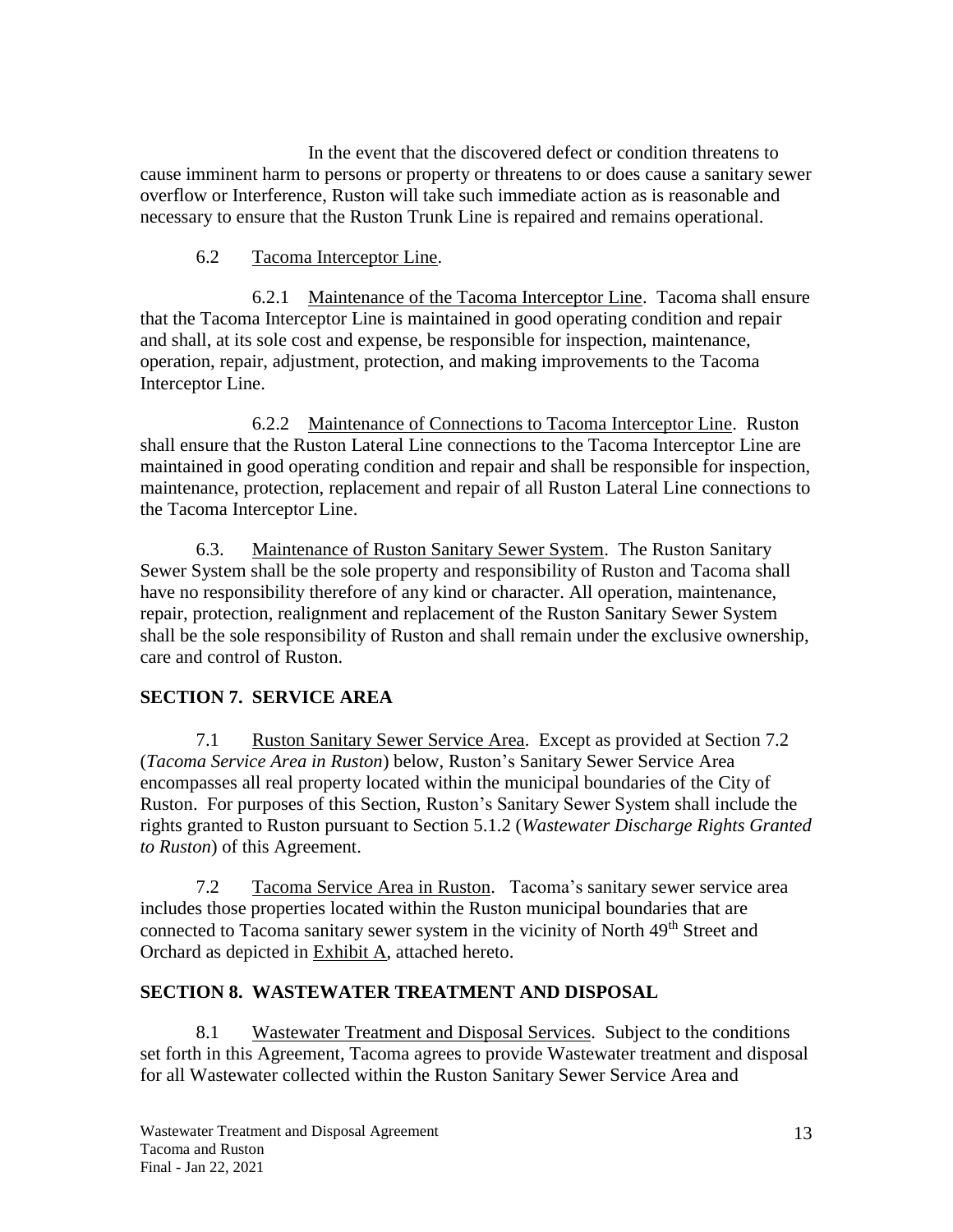discharged to the Tacoma POTW. Ruston agrees to prompt payment of Wastewater treatment and disposal charges as set forth herein.

8.2 Rates and Charges for Sanitary Sewer Service and Connections. Ruston will be responsible for establishment, assessment and collection of rates, fees and charges, including connection fees and capital facilities charges, for providing sanitary sewer service and permitting sewer connections within the Ruston Sanitary Sewer Service Area, including but not limited to connections to the Tacoma Interceptor, subject to the prior approval of Tacoma as set forth in Section 5.

#### 8.3 Wastewater Treatment and Disposal Service Charges.

8.3.1 Interim Rates and Fees. As payment for the provision of Wastewater treatment and disposal services by Tacoma, Ruston shall pay the applicable rate and fees for Wastewater treatment and disposal as are determined in accordance with Section 11 of the 1979 Sewage Disposal Agreement, which section is incorporated by this reference as though fully set forth herein. It is the intent of this Section 8.3.1 that the rates and fees for Wastewater treatment and disposal services provided by Tacoma to Ruston that are in effect prior to the Effective Date of this Agreement shall remain in effect until such time as the Tacoma City Council enacts an ordinance establishing rates and fees for such services (the "Rate Ordinance").

8.3.2 Rates and Fees. Effective beginning on the first day of the month following the month in which the Rate Ordinance becomes effective, as payment for the provision of Wastewater treatment and disposal services by Tacoma, Ruston shall pay the applicable rate and fees for Wastewater treatment and disposal services as set forth at Chapter 12.08 of the Tacoma Municipal Code, the Rate Ordinance, any amendment thereto, and any subsequent ordinance(s) adopting and implementing the rate and fees for such services. The calculation of the rates and fees for Wastewater treatment and disposal services shall be made in accordance with Chapter 12.08B TMC.

8.3.3 Payments. Payments shall be invoiced and paid as provided in Title 12 of the Tacoma Municipal Code and shall be subject to such late payment fees as are set forth therein.

8.4. Operation of Tacoma POTW. Tacoma will operate the Tacoma POTW in conformity with applicable Federal, State and local laws, rules and regulations and its NPDES Permits and any lawful order issued by a regulatory agency or court of competent jurisdiction. Within such requirements, the City shall retain full discretion to determine the method and manner of its operation of the Tacoma POTW.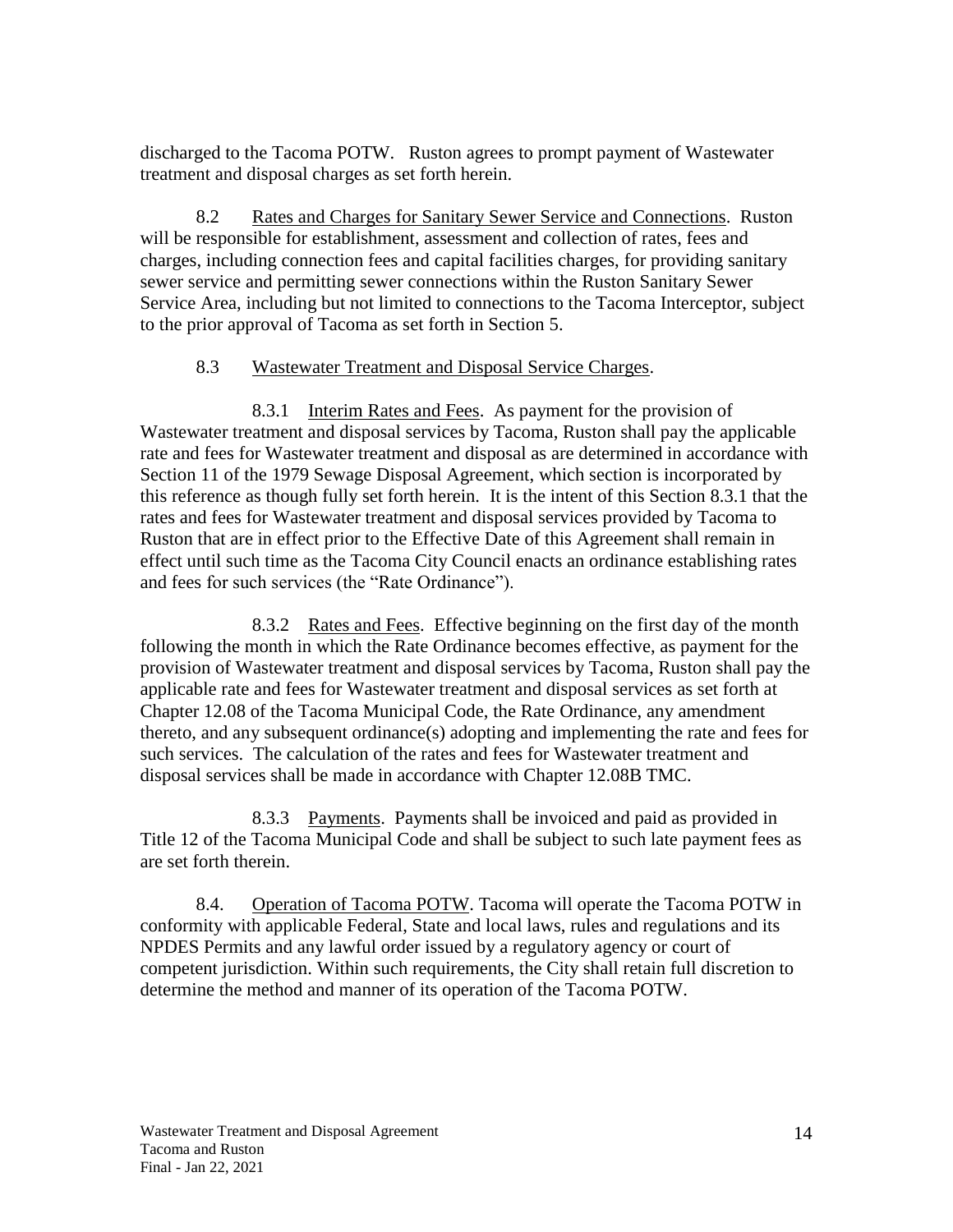#### **SECTION 9. CAPACITY AND OPERATIONS**

#### <span id="page-20-0"></span>9.1 Operation of Ruston Sanitary Sewer System.

9.1.1 Capacity Not to be Exceeded. Ruston will not, at any time, permit the Ruston Sanitary Sewer System to exceed its design Capacity or its Capacity Right, or issue a Certificate of Sewer Availability that would cause Ruston to exceed its Capacity Right.

9.1.2 Capacity Right. Except as provided below, Ruston is authorized to discharge to the Tacoma POTW up to **0.15 MGD** of Wastewater Flow.

9.1.3 Reduction of Capacity Right. Tacoma reserves the right to reduce some or all of the Available Capacity Right of Ruston as follows:

9.1.3.1 Regulatory Limits. In the event that a governmental body with jurisdictional authority to regulate the Tacoma POTW implements regulatory controls, an order or a directive that, in effect, limits the Capacity of the NETP or CTP, Tacoma reserves the right to reduce some or all Available Capacity Right in the sole discretion of Tacoma.

9.1.3.2 NPDES Permit Violation. Tacoma reserves the right to reduce some or all Available Capacity Right if Tacoma, in its sole judgment, determines that adding additional Flows to the Tacoma POTW may subject Tacoma to enforcement action by a regulatory body with jurisdictional authority to regulate the Tacoma POTW or pursuant to the citizen suit provisions (33 U.S.C. 1365) of the Clean Water Act.

9.1.3.3 Court Order. In the event that a court of competent jurisdiction issues an order that, in effect, limits the Capacity of the NETP or CTP, Tacoma reserves the right to reduce some or all Available Capacity Right in the sole discretion of Tacoma.

9.1.3.4 Insufficient Capacity. Tacoma reserves the right to reduce some or all Available Capacity Right if Tacoma, in its sole judgment, determines that Capacity of the Tacoma POTW (not including the Available Capacity) is insufficient to support a pending project permit application to Tacoma, and the Available Capacity Right is necessary to provide a Certificate of Sewer Availability for the project.

9.1.3.5 Non-Compliance. Tacoma reserves the right to reduce some or all Available Capacity Right if Ruston is in breach of this Agreement and has not cured such breach as provided at Section 11 (*Default and Termination*) of this Agreement.

9.1.4 Planning Future Capacity. Tacoma has engaged in the development of a comprehensive sewer plan to provide a long-term strategy for the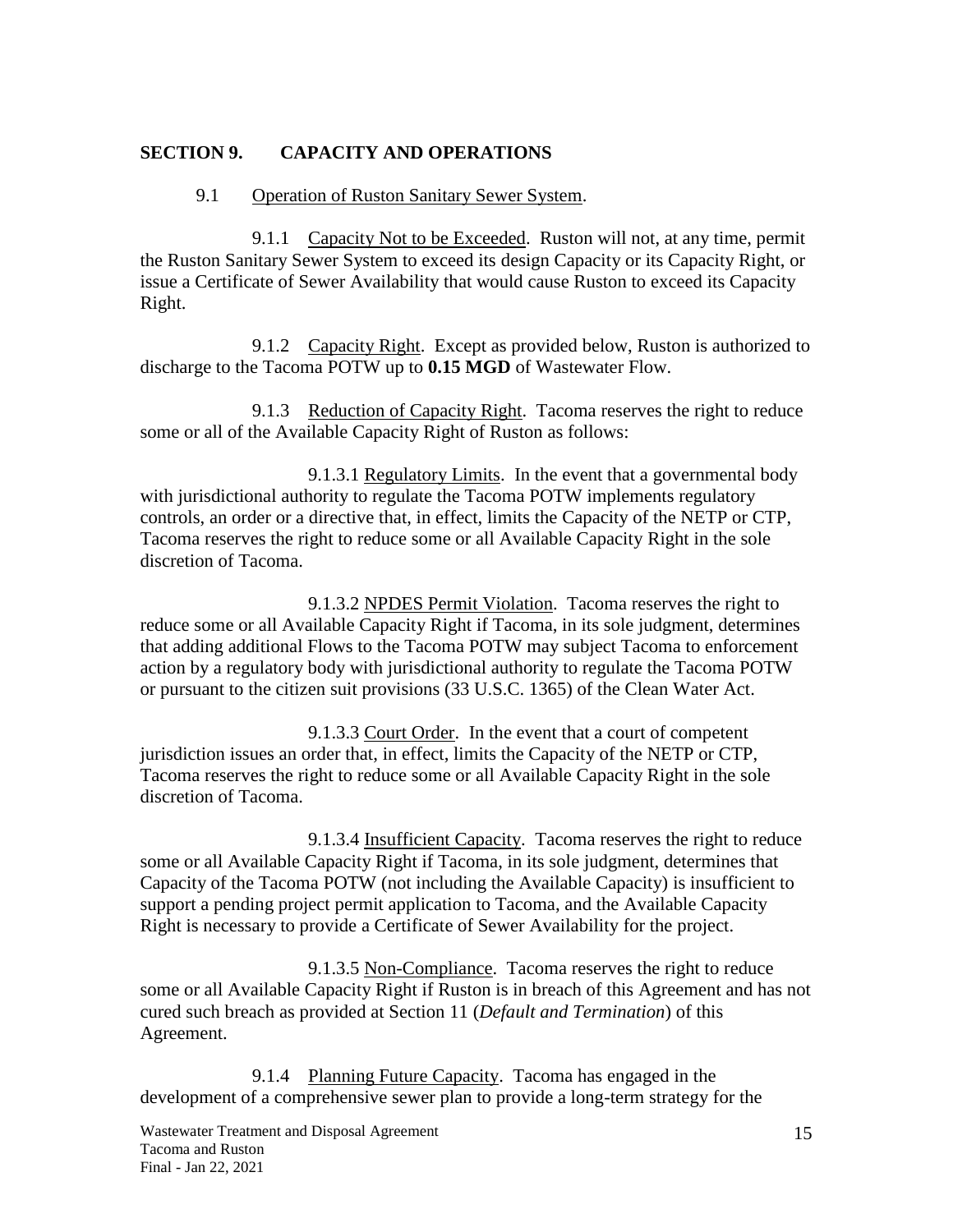Tacoma POTW. Ruston acknowledges and understands that expanded Capacity of the Tacoma POTW will be necessary to meet projected growth for Tacoma and for those jurisdictions contracting with Tacoma for Wastewater treatment and disposal services. Projects to expand Capacity are included in Tacoma's capital improvement plan and comprehensive sewer plan. Ruston may, as part of its planning process and in coordination with Tacoma's planning process, submit a written request to Tacoma to increase its Capacity Right based upon Ruston's projected Capacity needs. Tacoma and Ruston agree to work cooperatively to include projected growth in Ruston in the Tacoma comprehensive planning process. Ruston agrees, upon request of Tacoma to provide the following information for planning purposes:

- 9.1.4.1 population data, present and projected;
- 9.1.4.2 geography and topography data;
- 9.1.4.3 existing and projected discharge Flows into the Tacoma POTW;
- 9.1.4.4 existing and planned Wastewater collection system maps; and
- 9.1.4.5 how existing deficiencies, if any, within Ruston's Sanitary Sewer System will be addressed.

9.1.5 Measurement. Except for Wastewater Flows that are metered, if any, the Wastewater Flow will be calculated based upon water usage over a period converted to an average daily Flow.

9.1.6 Projected Wastewater Flow Calculations. Projected Wastewater Flow calculations for proposed development will be based on industry standard Flow rates, building use, and building square footage, either estimated or based upon submitted plans. Tacoma reserves the right to implement a different methodology to calculate projected Wastewater Flows provided that such methodology is based upon accepted standards.

9.1.7 Certificate of Sewer Availability. Prior to issuing a Certificate of Sewer Availability for commercial, industrial and multi-family development projects, subdivisions, binding site plans, and planned unit developments, and similar projects, Ruston shall seek and obtain written confirmation from Tacoma that Capacity is available for the proposed development based upon projected Wastewater Flows for the proposed project, Available Capacity (less any reductions), Capacity of the Tacoma POTW and other relevant considerations. In the event that Tacoma determines based upon projected Wastewater Flows that the Available Capacity Right is insufficient to serve the proposed development, Ruston may file a written request with the Tacoma Contract Administrator for an increase in its Capacity Right to serve the proposed development. Tacoma shall timely review the request and determine, in its sole discretion, whether Tacoma has Capacity within the Tacoma POTW to approve an increase in Ruston's Capacity Right for purposes of serving the proposed development.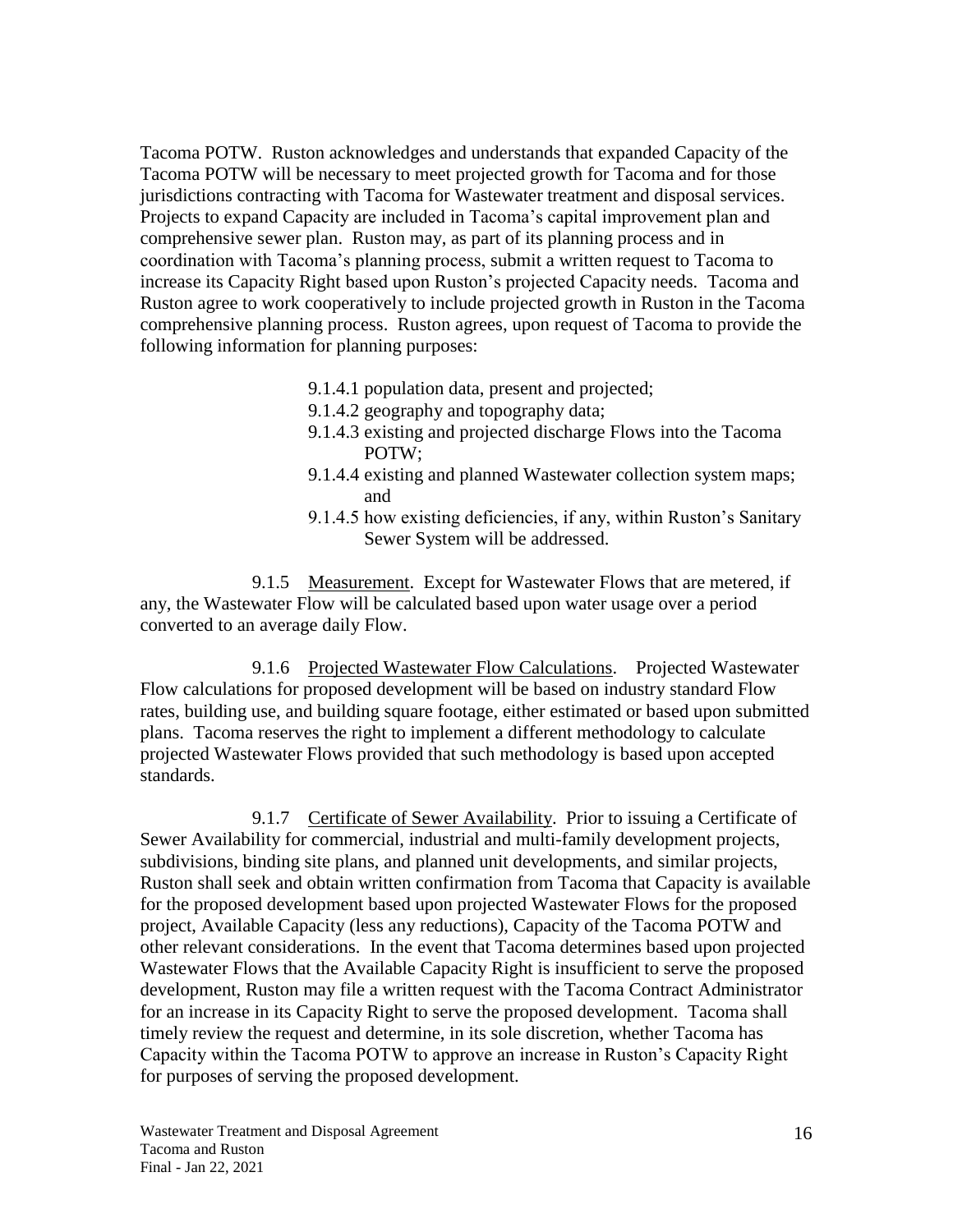9.1.8 Reporting Requirement. Ruston shall, upon becoming aware, promptly report to Tacoma any change or significant problem or failure of any kind involving the Ruston Sanitary Sewer System or any discharge that may cause an Interference.

9.1.9 No Unauthorized Users. Ruston will prevent unauthorized users and unlawful connections at all times during the Term of this Agreement, and will require all users to comply with Ruston's laws, rules and regulations as well as applicable State and Federal regulations.

#### 9.2 Wastewater Discharge Ordinance; Enforcement.

9.2.1 Adoption of Ordinance. Ruston shall adopt an ordinance (the "Wastewater Ordinance") establishing and implementing Wastewater standards and requirements that are no less stringent and are as broad in scope as Tacoma's applicable standards and requirements as set forth at TMC Ch. 12.08B. The Wastewater Ordinance will be enforceable as to all sanitary sewer service customers located in the Ruston Sanitary Sewer Service Area and shall include provisions for enforcement of the requirements of the Wastewater Ordinance.

9.2.2 Prior Review. Ruston shall forward to Tacoma for review a draft of its proposed Wastewater Ordinance for conformance with applicable requirements of this Agreement and approve the Wastewater Ordinance, or disapprove the draft Wastewater Ordinance and provide comments to Ruston to review and revise the draft Wastewater Ordinance, and seek regulatory review and approval by other public agencies to the extent required. Upon review and final approval by Tacoma of the Wastewater Ordinance, Ruston will seek approval of the same by the Ruston City Council. Tacoma's review and approval is not a warranty or representation that the Wastewater Ordinance complies with applicable state or federal laws or regulations.

9.2.3 Amendment of Ruston's Adopted Wastewater Ordinance. Upon notification of adoption of any amendments made to TMC Ch. 12.08B, Ruston shall, within 120 Days, incorporate such revisions, modifications or amendments into the Wastewater Ordinance to the extent that such revision, modification or amendment changes a procedural or substantive provision of TMC Ch. 12.08B. Ruston agrees that any amendments made to the Wastewater Ordinance shall first be submitted to Tacoma for its review for compliance with this Agreement and that it shall not adopt any amendments to its Wastewater Ordinance that would violate the provisions of this Agreement.

9.2.4 Compliance. Ruston will implement a Wastewater compliance program (**Wastewater Compliance Program**) to ensure compliance with the requirements of this Agreement and the Wastewater Ordinance and ensuring that Ruston's sanitary sewer service customers comply with the requirements of the Wastewater Ordinance. Ruston agrees that it will not permit the discharge of any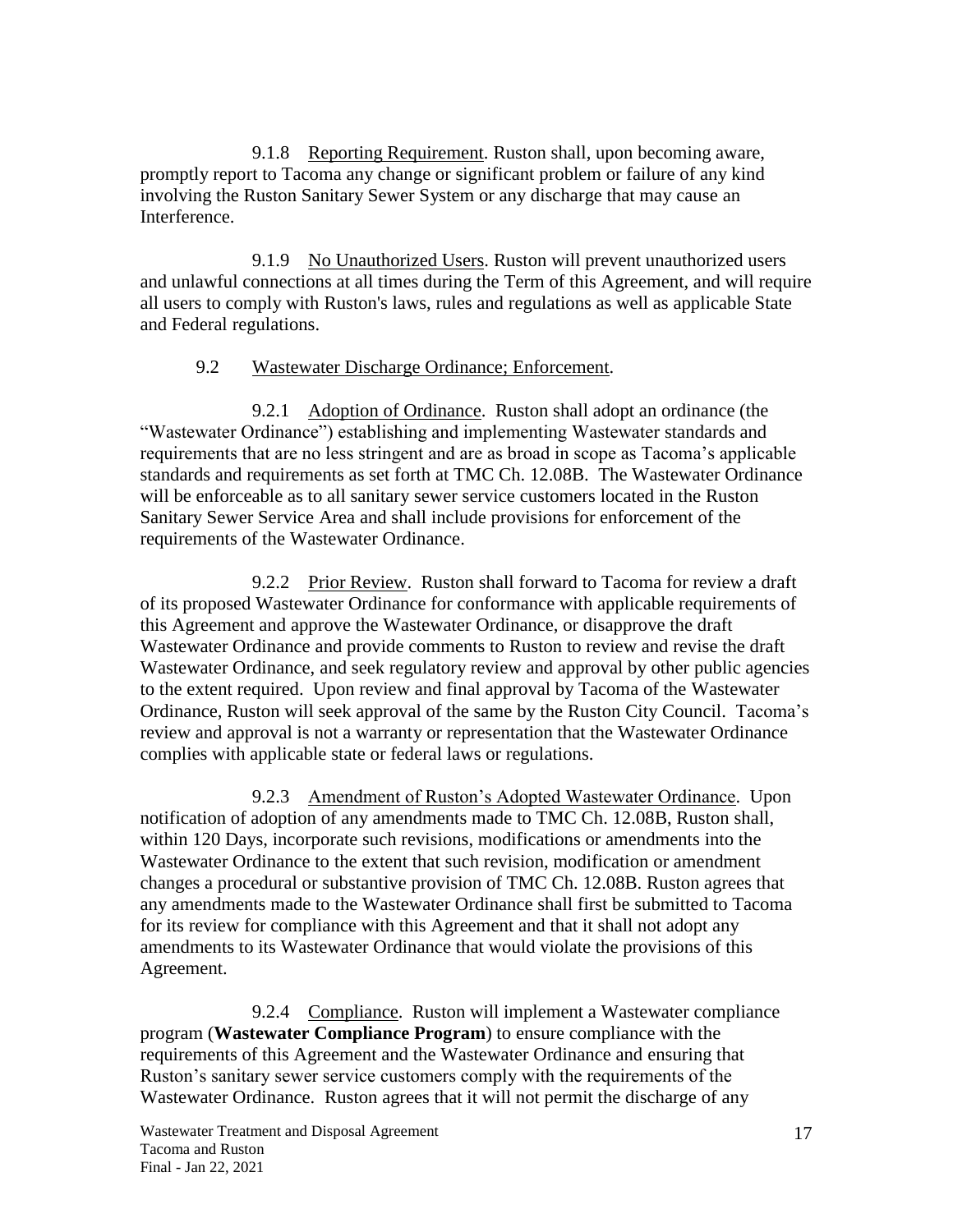Wastewater, pollutant, or other substance or Flow from within the Ruston Sanitary Sewer Service Area to the Tacoma POTW that is not in compliance with the Wastewater Ordinance, including by way of example and not limitation, introduction to the Tacoma POTW of any pollutant, Wastewater, or other substance or Flow which either alone or by interaction with other materials causes pass through, Interference, or obstructions within the Tacoma POTW.

9.2.5 Enforcement. Ruston shall, at its cost and expense, be responsible for performing all technical and administrative duties necessary to implement and enforce the Wastewater Compliance Program, including by way of example and not limitation, (1) ensuring its permits and approvals and related policies and procedures comply with the requirements of the Wastewater Ordinance, (2) conducting inspections and performing sampling and analysis when reasonable and necessary to ensure compliance with the Wastewater Ordinance, (3) providing educational information to Ruston sanitary sewer service customers in support of compliance with Ruston's Wastewater Compliance Program, (4) taking all appropriate enforcement response to ensure compliance with the Wastewater Ordinance, and (5) taking emergency action to stop or prevent any discharge which presents or may present an imminent danger to the health or welfare of humans, or which reasonably appears to threaten the environment, or which threatens to cause Interference, pass through, or sludge contamination.

9.2.6 Inspection and Audit. Ruston agrees that Tacoma has the right, but not the obligation, to inspect and to audit Ruston's Wastewater Compliance Program and Ruston's Sanitary Sewer System for compliance with this Agreement and the Wastewater Ordinance and for excessive Inflow or Infiltration of Groundwater, stormwater and water other than Wastewater. Tacoma shall provide prior written notice to Ruston that it intends to conduct such an inspection and/or audit and shall conduct such inspection and audits at reasonable time periods (generally during regular business hours Monday through Friday). Ruston shall make its books and records and the Ruston Sanitary Sewer System available to Tacoma for purposes of such inspection and audit. Ruston agrees to cooperate in good faith with Tacoma in carrying out Tacoma's authority to conduct such inspection and audit.

9.2.7 Testing. Tacoma may require Ruston to perform Inflow and Infiltration tests at Ruston's expense, no more frequently than annually. In addition, Tacoma may require quality or quantity tests at Ruston's expense, no more frequently than annually. Such quantity or quality tests may be requested only if Tacoma has a reasonable belief that excessive Inflow or Infiltration is occurring in Ruston's Sanitary Sewer System or that the quality or quantity of Wastewater collected in the Ruston Sanitary Sewer Service Area does not meet the requirements of this Agreement, and when Tacoma is conducting an analysis, study or test of the Tacoma POTW for Inflow and Infiltration. All such tests shall be promptly performed and the results delivered to Tacoma.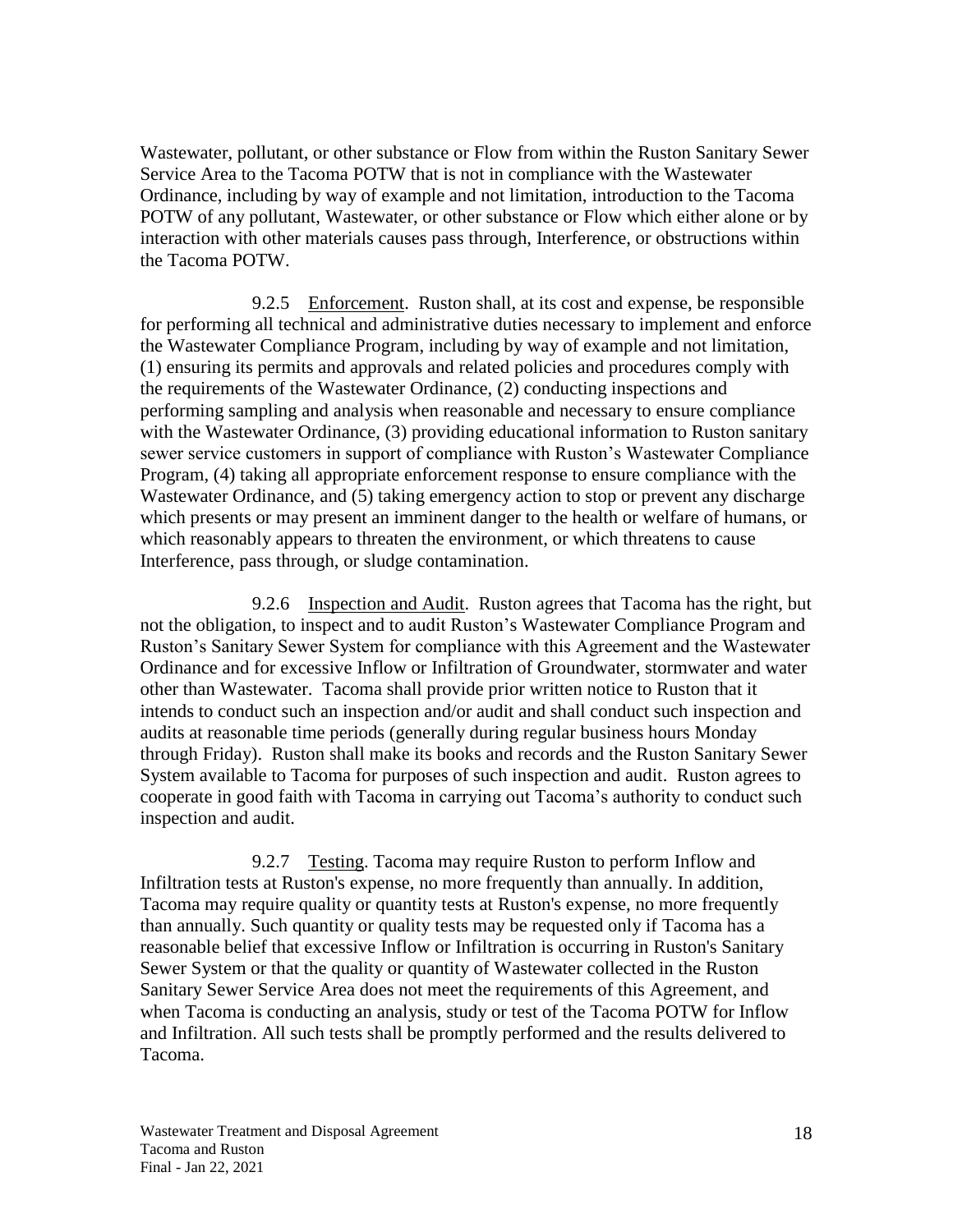9.2.8 Delegation of Authority. The Parties agree that, upon mutual agreement of the Parties or a determination pursuant to the Dispute Resolution provisions of this Agreement, that Ruston is not fully performing its obligations under this Subsection 9.2 (*Wastewater Discharge Ordinance; Enforcement*) of the Agreement, Ruston shall delegate to Tacoma authority, but not the obligation, as set forth in Exhibit B, attached hereto, to enforce compliance with the Wastewater Ordinance.

#### 9.3 Industrial Pretreatment.

9.3.1 Tacoma's Delegated Authority. Tacoma has been delegated the authority to permit and accept commercial/industrial Wastewater discharges from all contributing sources, users and facilities pursuant to Washington State Department of Ecology Order No. DE 94WQ-S358. Tacoma is required to implement and enforce a POTW Pretreatment Program to regulate and control Wastewater Discharges from commercial/industrial sources, users and facilities that Discharge directly or indirectly to the Tacoma POTW, pursuant to the requirements of the Federal Clean Water Act (33 U.S.C. §1251 et seq.) and the regulations promulgated thereunder (40 CFR Part 403) and Chapter 90.48 RCW and the regulations promulgated thereunder. Such authority may be contained within statutes, ordinances, or a series of contracts or joint powers agreements that Tacoma is authorized to enact, enter into or implement, and that are authorized by state law.

9.3.2 Pretreatment Interlocal Agreement. The Parties have prior to or contemporaneous with this Agreement, entered into an industrial pretreatment Interlocal Agreement (**Pretreatment Interlocal Agreement**) governing the conditions upon which Tacoma will accept Wastewater from Ruston and implementing Pretreatment Standards and Requirements in Ruston. Ruston agrees that, it shall implement and maintain compliance with the Pretreatment Interlocal Agreement, as now or hereafter amended, and any successor agreement during the Term of this Agreement.

9.3.3 Coterminous Agreements. The Parties intend that this Agreement shall be coterminous with the Pretreatment Interlocal Agreement. Accordingly, in the event that the Pretreatment Interlocal Agreement terminates without renewal or replacement, this Agreement will likewise concurrently terminate; provided that, such termination is not the result of revocation or loss of Tacoma's status as a delegated pretreatment control authority. In such event, this Agreement may remain in place, and may be amended by mutual agreement of the parties to reflect that Tacoma is no longer a delegated pretreatment control authority.

9.4 Special Approved Discharges. The direct or indirect discharge of Wastewater, Stormwater or Groundwater for a short-term duration, in no event to exceed 365 Days, to the Tacoma POTW is prohibited except as authorized by Tacoma pursuant to a special approved discharge authorization issued by Tacoma pursuant to Chapter 12.08 TMC. Tacoma shall collect and retain all fees and charges for the special approved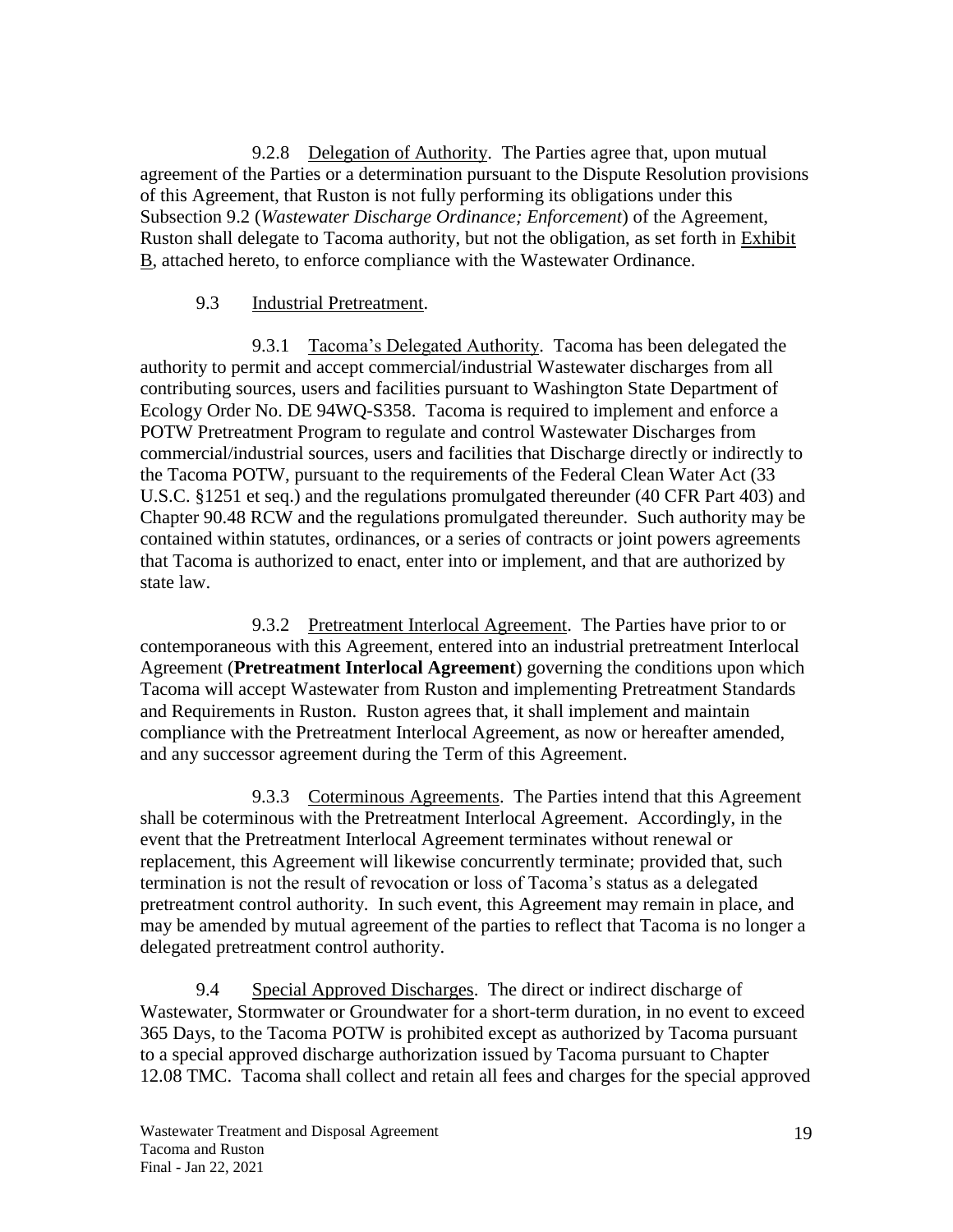discharge authorization; provided that, the Flows from such discharges shall not be included in the calculation for Ruston Wastewater treatment and disposal charges.

9.5 Fixed-term discharges of Groundwater "pump and treat" effluent to the Tacoma POTW. Effluent discharges from Groundwater "pump and treat" remediation systems regulated by EPA or the Department of Ecology discharging directly or indirectly to the Tacoma POTW for a fixed-term are prohibited except as authorized by Tacoma pursuant to Chapter 12.08 TMC. Such discharges that cause or have the potential to cause pass through or Interference shall not be allowed. Tacoma shall collect and retain all fees and charges for the special approved discharge authorization; provided that, the Flows from such discharges shall not be included in the calculation for Ruston Wastewater treatment and disposal charges.

9.6 Discharge of Domestic Wastewater from holding tanks. The direct or indirect discharge to the Tacoma POTW of Domestic Wastewater from a holding tank not connected to the Tacoma POTW, is prohibited.

9.7 Ruston Side Sewer Laterals. All Ruston Lateral Lines connected to the Tacoma Interceptor Line shall conform to the standards set forth in the City of Tacoma Side Sewer and Sanitary Sewer Availability Manual and all new connections shall be approved in advance by Tacoma.

9.8 Data Requirements of Ruston. Upon request by Tacoma, Ruston shall provide Tacoma with the following:

9.8.1 The actual number and addresses of Ruston accounts and associated Wastewater Flow from the Ruston Sanitary Sewer Service Area and the total water consumption for such accounts; and

9.8.2 A comprehensive map of the Ruston Sanitary Sewer System. For purposes of this Section, Ruston's Sanitary Sewer System shall include the rights granted to Ruston pursuant to Section 5.1.2 of this Agreement. Said comprehensive map shall consist of scaled engineering drawings that delineate the location of all manholes, cleanouts, and lines. The drawings shall include the size of every pipe segment and shall indicate the diameter of every pipe segment in inches. The submittal shall include an electronic file of the comprehensive map and drawings compatible with Tacoma's GIS (Geographic Information System).

9.8.3 Ruston shall furnish an update to the above referenced comprehensive map and electronic file submittal which delineates new and/or upgraded line segments. The updated attribute information shall be depicted in a different color from the initial base map attributes and it shall conform to the same scale pipe sizing annotations that were required in the initial base comprehensive map.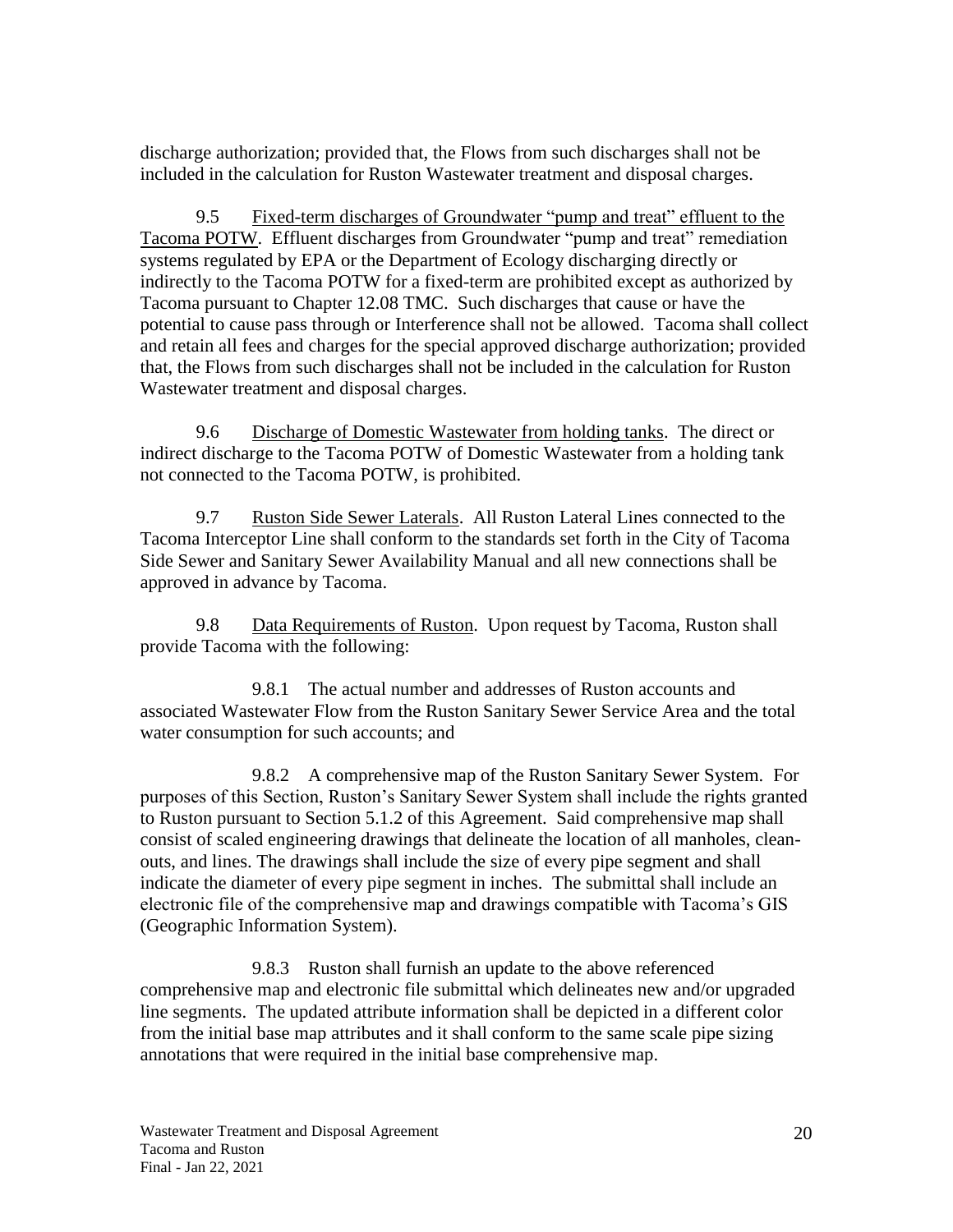9.8.4 Ruston may be required to provide additional data as reasonably required by Tacoma for rate or cost of service studies and for planning purposes.

9.9 Data Requirements of Tacoma. Upon request by Ruston, Tacoma agrees to provide Ruston with a map of the portion of the Tacoma POTW that Flows into Ruston's Sanitary Sewer System. Said map shall consist of scaled engineering drawings that delineate the location of manholes, clean-outs, and lines for that portion of the Tacoma POTW that flows into Ruston's Sanitary Sewer System. The drawing shall indicate the diameter of every pipe segment in inches.

#### <span id="page-26-0"></span>**SECTION 10. METERING EQUIPMENT.**

10.1 Use of Metering Equipment.Tacoma currently measures Flow based upon water usage converted to an average daily Flow as indicated in MGD. In the event that Tacoma desires to measure Flow using metering equipment and determines that it is feasible to do so, in whole or in part, Tacoma's Contract Administrator shall provide notice to Ruston. Unless otherwise agreed to by the Parties, Tacoma shall be responsible for the costs of design, engineering, construction and installation of the metering equipment. Ruston consents and agrees to the installation, operation, repair, replacement and maintenance of such metering equipment for purposes of metering Ruston Flows for billing purposes; provided that, Flows discharged from Tacoma Customers to the Ruston Trunk Line and the Tacoma Interceptor line are also metered to the extent necessary to take into account Tacoma Wastewater Flows when metering Ruston Wastewater Flows discharged to the Tacoma Interceptor Line.

10.2 Ruston's Request for Use of Metering Equipment. If Ruston desires that Tacoma measure Flow using metering equipment, Ruston shall provide notice in writing to Tacoma. Tacoma shall provide to Ruston an estimate of the cost to review and determine the feasibility of metering Flow and Ruston and, unless otherwise agreed to by the Parties, shall execute a work order agreement with Tacoma to fund the cost of conducting such review at Ruston's sole cost and expense. If the Parties agree to install metering equipment, unless otherwise agreed to by the Parties, the costs of design, engineering, construction and installation of metering equipment shall be borne solely by Ruston.

10.3 Maintenance. Once the metering equipment has been installed, placed into service, and accepted by both Parties, which acceptance shall not be unreasonably withheld or delayed, title and ownership of the metering equipment shall vest in Tacoma; provided that, thereafter Tacoma shall be responsible for the cost of operating the metering equipment and Ruston shall be responsible for the cost of maintaining and calibration of the metering equipment.

10.4 Calibration. Unless otherwise agreed to by the Contract Administrators or the manufacturer recommends a different period of time, Tacoma shall have the metering equipment tested and calibrated at least once every 12 months by a qualified, independent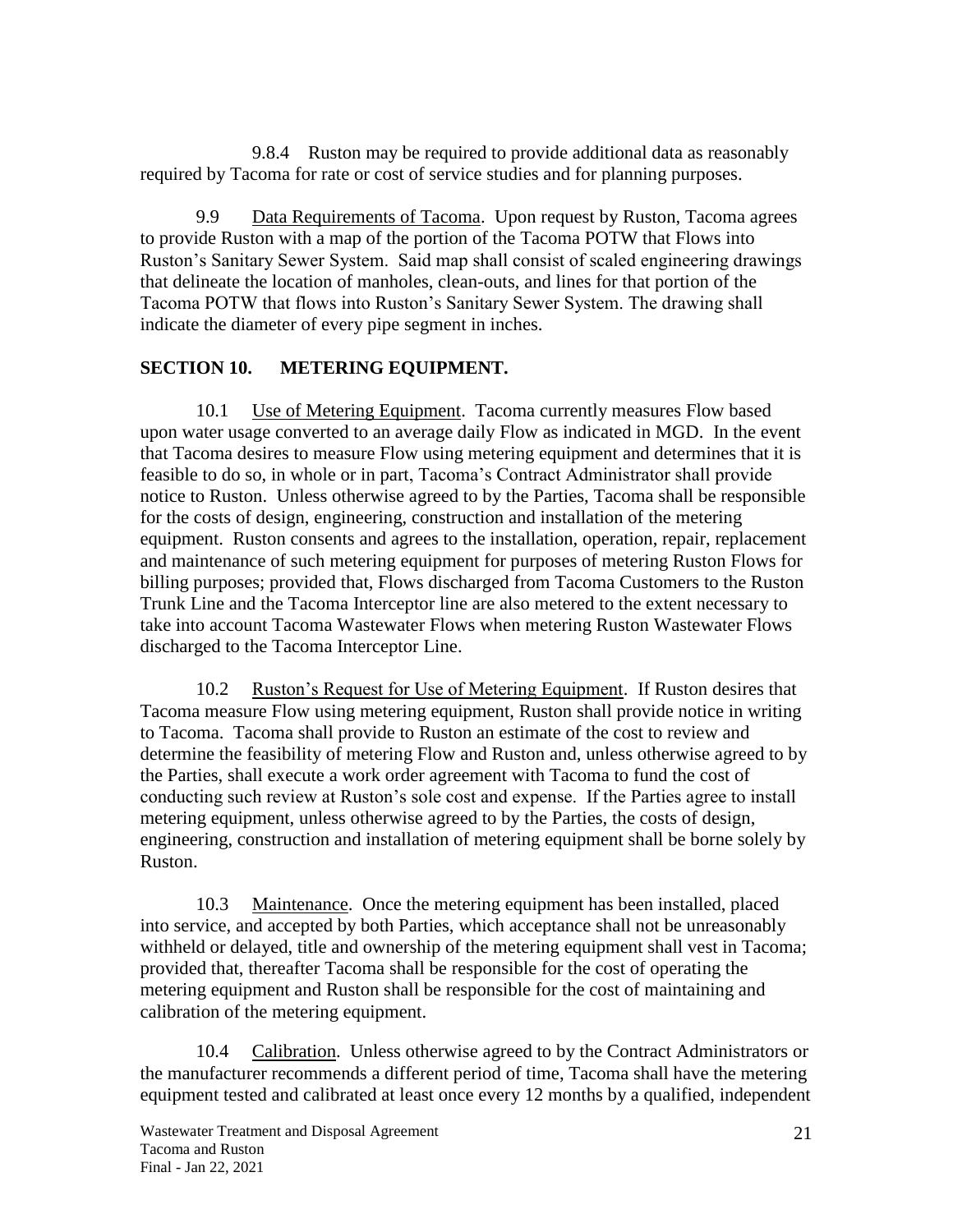third party. Tacoma shall provide advance notice to Ruston at least three (3) business days prior to conducting the testing. Ruston shall have the right to have a representative present during the testing and calibration process. Within three (3) business days after receipt of the test results, Tacoma shall provide the results to the appropriate official designated by Ruston. The metering equipment may be tested and calibrated more frequently at the specific request of either Party. In this event, the testing and calibration shall be performed by a method that is agreeable to both Parties.

10.5 Billing Adjustment. If the metering equipment registers not more than two percent (2%) above or below the test result, it shall be deemed accurate. If the metering equipment registers outside of these acceptable limits, it shall be deemed inaccurate. If inaccurate, the previous readings shall be adjusted for the 3-month period prior to the test in accordance with the percentage of inaccuracy found by such test. Billings for this 3-month period shall be recalculated and Ruston's account shall be credited or charged accordingly. If the metering equipment fails to register usage for any period, the amount of Wastewater discharged during such period shall be estimated by any reasonable means agreeable to both Tacoma and Ruston.

#### <span id="page-27-0"></span>**SECTION 11. DEFAULT AND TERMINATION.**

11.1 Communication and Discussion. The Parties are fully committed to working with each other throughout the Term of this Agreement, and agree to communicate regularly with each other at all times so as to avoid or minimize disputes, differences of opinion or controversies (each a "Controversy") arising in connection with this Agreement. The Parties agree to act in good faith to prevent and resolve potential sources of conflict before they escalate into a Controversy and shall attempt to resolve Controversies arising in connection with this Agreement through good faith discussions between the Contract Administrators of both Parties to arrive at an agreeable resolution. In the event that the Contract Administrators are unable to resolve a Controversy after at least one discussion, and the Controversy is alleged to be a default of an obligation under this Agreement, the Party asserting such default may issue a Notice of Default as provided for at Subsection 11.3 (*Notice of Default*) of this Agreement. If the Controversy is not alleged to be a default, either party may request that the Controversy be subject to Dispute Resolution as provided at Section 12 (*Dispute Resolution*) of this Agreement.

11.2 Defaults. If either Party fails to perform an obligation under this Agreement ("Default"), the other Party may consider the non-performing Party to be in Default unless the Default is excused by a Force Majeure Event.

11.3 Notice of Default. The non-defaulting Party may assert a Default claim by giving the defaulting Party a written and detailed notice of default ("Notice of Default"). Unless the defaulting party submits a written request for dispute resolution pursuant to Section 12 (*Dispute Resolution*) of this Agreement within twenty (20) Days of receipt of such Notice of Default, the defaulting Party will have thirty (30) Days after receipt of such Notice of Default to either, (i) cure such Default and provide written evidence of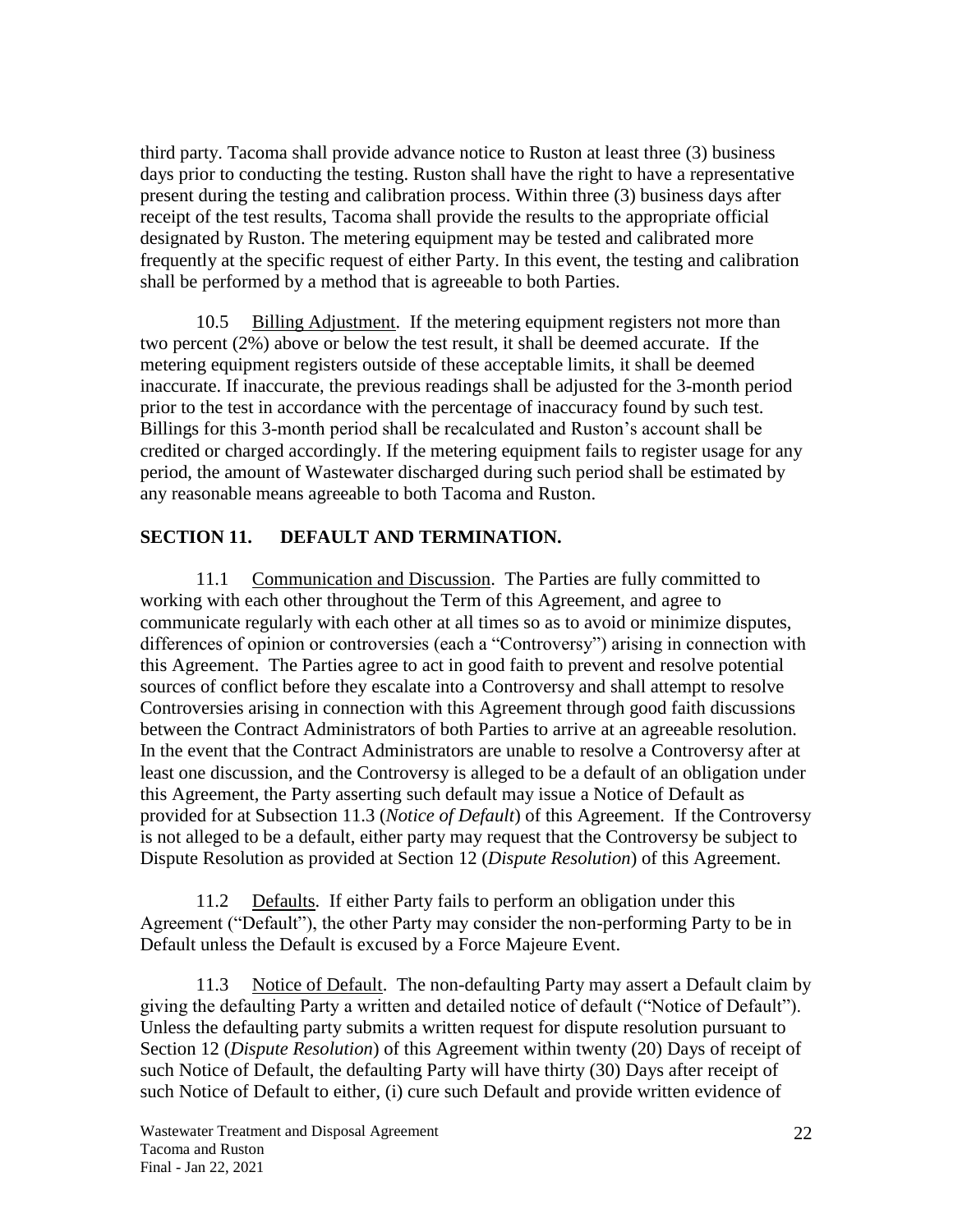such cure; or (ii) submit a proposed compliance plan to correct the Default, if the defaulting Party believes in good faith that it will not be able to cure said Default within such timeframe. The contents of the compliance plan shall specify the steps that the defaulting Party will take to correct the Default and bring itself into compliance with its obligations and the period over which the correction will occur. The non-defaulting Party will review the proposed compliance plan and the Parties will work cooperatively and in good faith toward mutual agreement upon its final contents and timeframe for implementation within a further thirty (30) Days from receipt by the non-defaulting Party. The non-defaulting Party must act reasonably in determining whether a compliance plan is acceptable and must make good faith and collaborative efforts to agree upon a mutually acceptable compliance plan. The defaulting Party will begin implementing the compliance plan immediately after receipt of notice by the other Party that it approves the compliance plan. In the event that the Parties are unable to mutually agree upon a compliance plan, either Party may invoke the dispute resolution procedures in Section 12 (*Dispute Resolution*) of this Agreement to resolve the Controversy regarding approval of the compliance plan. In the event that a compliance plan is not agreed to pursuant to the dispute resolution provisions of Section 12 (*Dispute Resolution*) of this Agreement, the non-defaulting party may exercise its remedies available pursuant to this Agreement.

11.4 Action on Failure to Cure. Upon the failure by the defaulting Party to cure any Default within the time specified in Subsection 11.3 (*Notice of Default*), the nondefaulting Party may pursue any remedies it may have under this Agreement, applicable law or in equity relating to such Default; provided that, the Parties shall attempt to resolve the Default pursuant to the dispute resolution provisions of Section 12 (*Dispute Resolution*) of this Agreement prior to giving notice of termination of the Agreement.

11.5 Termination. In the event that the Parties are unable to resolve a Default pursuant to the dispute resolution provisions of Section 12 (*Dispute Resolution*), the nondefaulting Party may give notice of its intent to terminate this Agreement upon a date set forth in the notice; provided that, the date of termination shall be no less than three (3) years following the date of receipt of the notice.

11.6 Compensation for Prior Performance. Termination of this Agreement shall not affect the rights or obligations of any Party hereto with respect to any payment hereunder for performance rendered, refunds, or set-offs accruing or due prior to the effective date of termination.

11.7 Survival of Certain Provisions. The expiration or termination of this Agreement, including due to non-renewal, will not affect the rights or obligations of either Party hereto with respect to, (i) the rights, duties and obligations set forth in Section 13 (*Liability and Indemnification*) of this Agreement, (ii) matters or claims arising or accruing prior to or as of expiration or termination of this Agreement, (iii) any other provisions of this Agreement that, by their sense and context, are intended to survive the expiration or termination of this Agreement, including but not limited to indemnification and limitation of liability.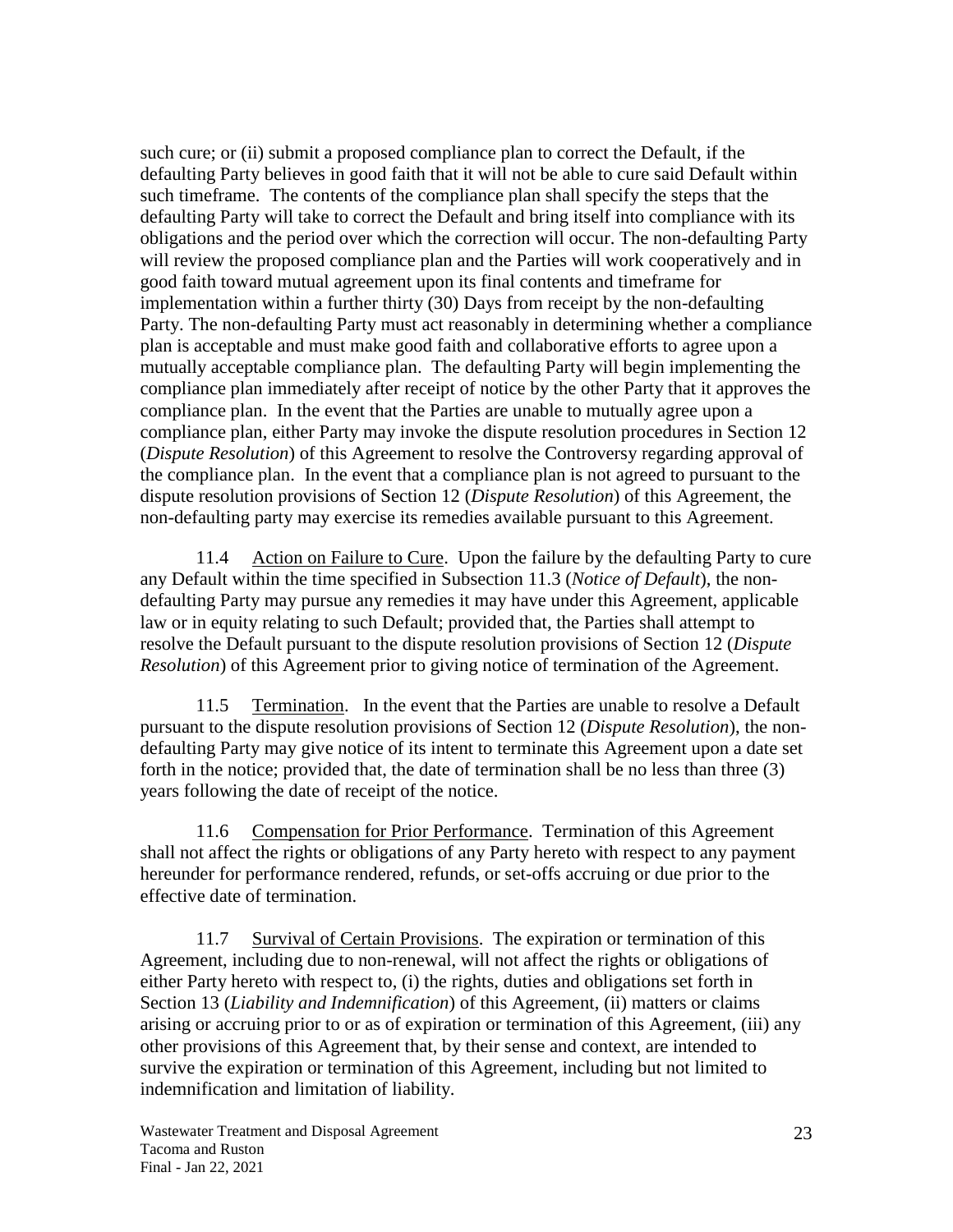#### <span id="page-29-0"></span>**SECTION 12. DISPUTE RESOLUTION**

Upon receipt of a timely request for dispute resolution, the cure period in the Notice of Default is tolled. A request for dispute resolution shall describe in detail the Controversy or Default that the Party requests be subject to dispute resolution. Each Party shall designate a senior representative ("Senior Representative") and the Senior Representatives for the Parties shall meet as soon as conveniently possible, but in no case later than thirty (30) Days after such a request is made, to attempt to resolve the Controversy or Default described in the request for dispute resolution. Prior to any meetings between the Senior Representatives, the Parties will exchange relevant information and records that will assist the Parties in resolving the dispute. If the Controversy or Default cannot be resolved through dispute resolution within a reasonable time, not to exceed thirty (30) Days, then the Parties shall be free to, pursue any other remedies they may have under this Agreement and any remedies they may have at law or in equity.

#### <span id="page-29-1"></span>**SECTION 13. LIABILITY AND INDEMNIFICATION.**

13.1. Liability for damages arising from the reception, transportation, delivery, treatment and disposal of all Wastewater collected from Ruston Customers and discharged to the Tacoma POTW shall remain with Ruston to Ruston's Point of Entry to the Tacoma POTW. Damages as a result of Interference from such Wastewater shall remain with Ruston and shall at all times be the responsibility of Ruston. Tacoma takes the responsibility as between the Parties hereto for the transportation of all such Wastewater properly received by it from Ruston at Points of Entry to the Tacoma POTW. Ruston shall not be responsible for any damages arising from the reception, transportation, delivery, treatment, and disposal of Wastewater that originates from Tacoma Customers and is wheeled through or discharged to the Ruston Sanitary Sewer System and later discharged to the Tacoma POTW. The liability in this section is solely for Wastewater that originates from within Ruston.

13.2. To the maximum extent permitted by law, Tacoma and Ruston shall defend, indemnify and hold harmless the other Party, and its officers, officials, employees, contractors and agents, from any and all claims, demands, suits, actions, fines, penalties and liability of any kind (collectively "Liabilities"), including injuries to persons or damages to property, which arise out of or are related to any negligent acts, errors, omissions of the indemnifying party and its officers, officials, employees, contractors and agents in performing obligations under this Agreement, including by way of example and not limitation, Wastewater discharged from users, Interference of treatment processes or operations, harmful degradation of sludge quality, NPDES permit violations, and other air, water and sludge quality violations caused by wastes discharged from users in the Service Area. However, if any such damages and injuries to persons or property are caused by or result from the concurrent negligence of Tacoma or its officers, officials, employees, contractors and agents, and Ruston or its officers, officials, employees, contractors, and agents, each Party's obligation hereunder applies only to the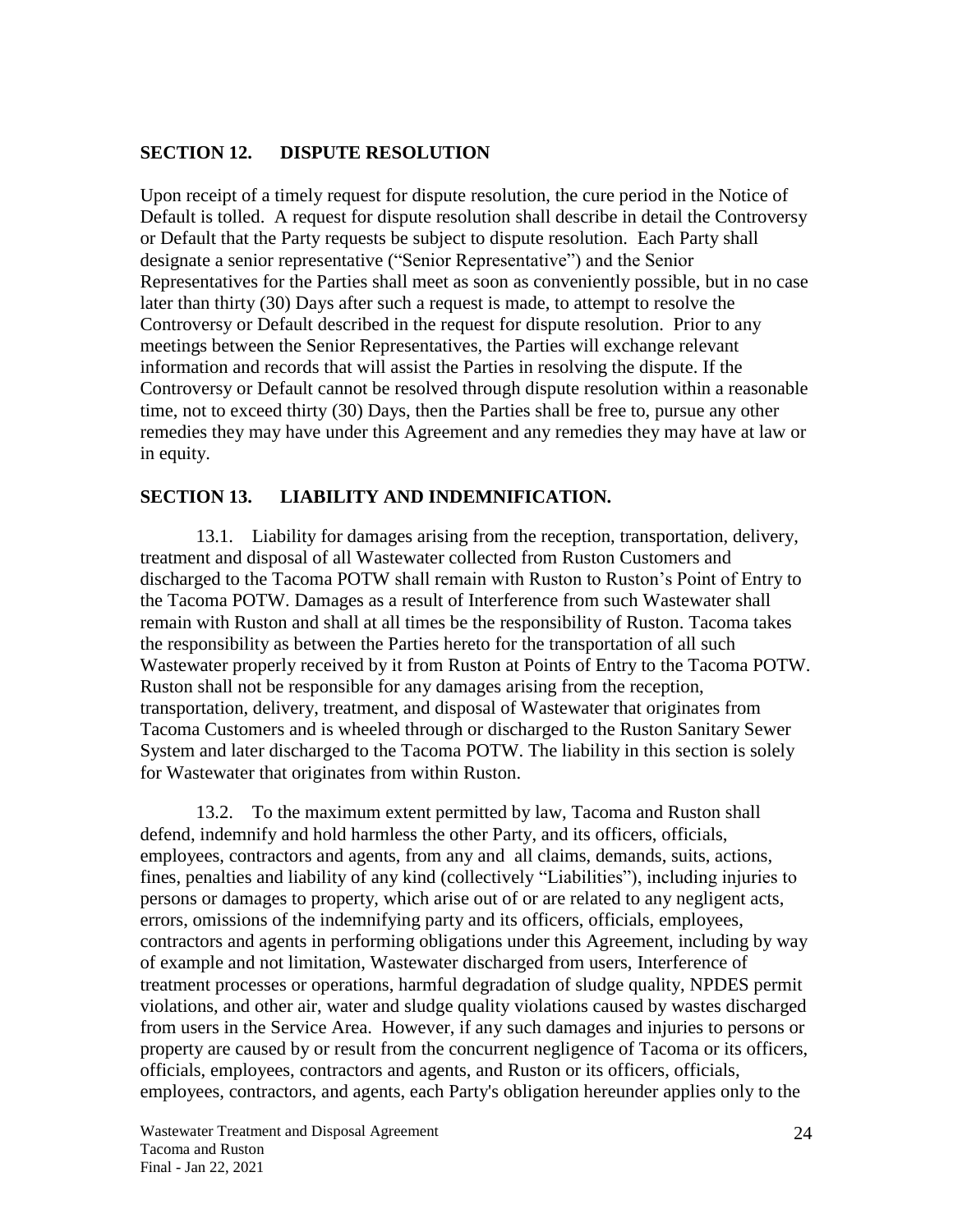extent of the negligence of such Party or its officers, officials, employees, contractors or agents.

13.3. The foregoing indemnity is specifically and expressly intended to constitute a waiver of each Party's immunity under Industrial Insurance, Title 51 RCW, as respects the other party only, and only to the extent necessary to provide the indemnified Party with a full and complete indemnity of claims made by the indemnitor's employees. This waiver has been mutually negotiated.

13.4. In the event that any suit based on such a claim, demand, suit, action, fine, penalty or liability is brought against either Party, each Party retains the right to participate in said suit if any principle of public law is involved.

#### <span id="page-30-0"></span>**SECTION 14. GOVERNING LAWS**

Any action related to this Agreement shall be governed by the laws of the State of Washington. Any suit or proceeding arising out of or relating to this Agreement will be brought in the applicable federal or state court located in Pierce County, Washington, and each Party irrevocably submits to the jurisdiction and venue of such courts. The Parties shall comply with any and all valid state, federal or local laws or regulations covering the subject of this Agreement, and any and all valid orders, regulations or licenses issued pursuant to any federal, state or local law or regulation governing the subject of this Agreement.

## <span id="page-30-1"></span>**SECTION 15. RELATIONSHIP OF THE PARTIES**

The relationship between the Parties will not be that of partners, agents or joint venture parties for one another, and nothing contained in this Agreement will be deemed to constitute a partnership or agency agreement between them for any purposes, including, but not limited to, tax purposes. No employment relationship is created by this Agreement. Neither Party will make any commitment, by contract or otherwise, binding upon the other or represent that it has any authority to do so. In performing any of their obligations hereunder, each Party will be an independent contractor or independent Party and shall use its discretion in discharging its contractual obligations at its own risk.

#### <span id="page-30-2"></span>**SECTION 16. NOTICES**

Except for routine operational communications (which may be delivered personally or by mail or transmitted by electronic mail), all notices and invoices required hereunder shall be in writing and shall be considered properly delivered when personally delivered, or on the third day following mailing, postage prepaid, certified mail, return receipt requested to the Parties at the following addresses: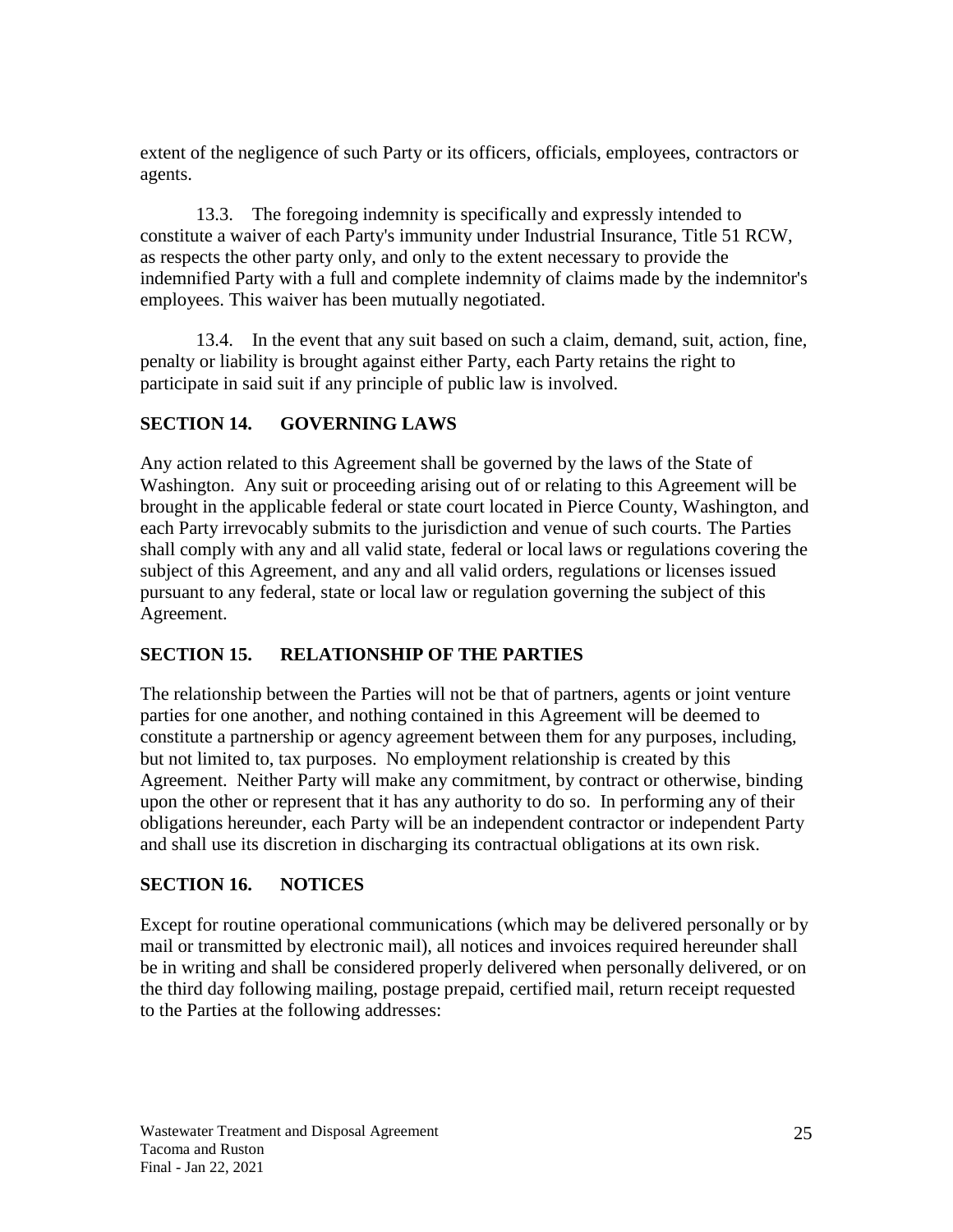#### **TACOMA**

City of Tacoma 747 Market Street Tacoma, WA 98402 Telephone: (253) 591-5000

Attention: Environmental Services Department, Business and Operations Division Manager

With a copy to:

City of Tacoma 747 Market Street Tacoma, WA 98402 Telephone: (253) 591-5885

Attention: City Attorney

#### **RUSTON**

City of Ruston 5117 N. Winnifred Street Ruston WA 98407

Attention: City Clerk

With a copy to:

City of Ruston 5117 N. Winnifred Street Ruston WA 98407

Attention: Mayor

Either Party may change the address to which notices shall be sent by notice to the other Party by providing thirty (30) Days' written notice of the change of address.

#### <span id="page-31-0"></span>**SECTION 17. NO WAIVER**

No failure, forbearance, neglect or delay by a Party in regard to enforcing this Agreement or exercising any rights contained in this Agreement, in whole or in part, will affect or limit such Party's right to strictly enforce same, and no such failure, forbearance, neglect or delay will constitute or be implied as a waiver of any right to enforce same in the future.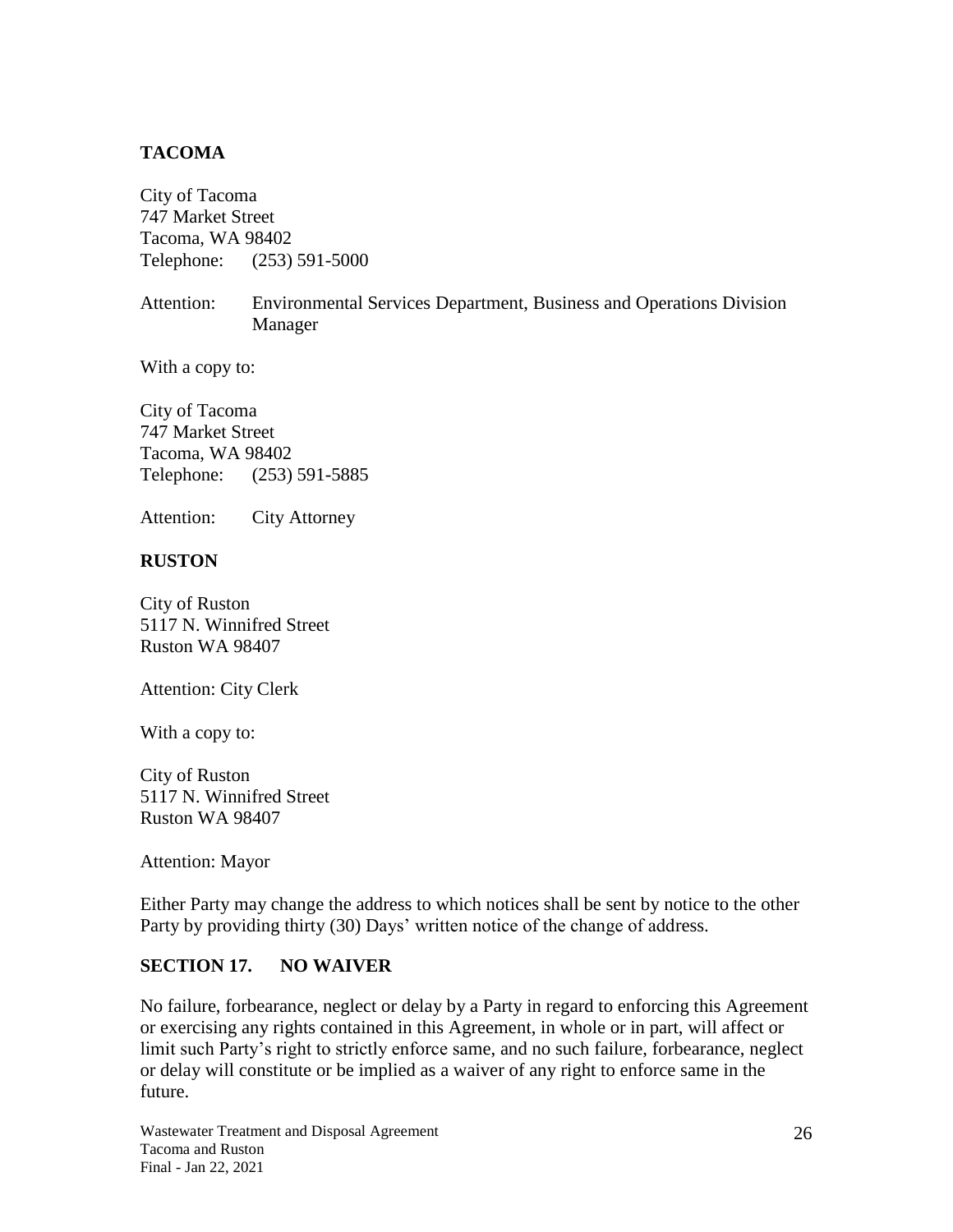#### <span id="page-32-0"></span>**SECTION 18. ASSIGNMENTS & TRANSFERS**

18.1 Either Party may assign or transfer its interest in this Agreement to another party upon the written consent of the other Party, which consent shall not be unreasonably withheld or delayed; provided that, such assignment is in conjunction with an assignment or transfer of ownership and operation of Ruston's Sanitary Sewer System or the Tacoma POTW to another municipal corporation or utility district.

18.2 The covenants, conditions and agreements contained in this Agreement will inure to the benefit of and be binding upon Tacoma and its successors and assigns, and will inure to the benefit of and be binding upon Ruston, its successors and assigns.

#### <span id="page-32-1"></span>**SECTION 19. SUBCONTRACTING**

19.1 Any delegation or subcontracting by Tacoma will not operate to relieve Tacoma of its responsibilities and obligations under this Agreement.

19.2 Any delegation or subcontracting by Ruston will not operate to relieve Ruston of its responsibilities and obligations under this Agreement.

#### <span id="page-32-2"></span>**SECTION 20. FORCE MAJEURE EVENT**

20.1 Performance Excused by Force Majeure Event. Neither Party will be deemed in violation of any provision of this Agreement if it is prevented from performing any of the obligations under this Agreement (excluding payment obligations) in whole or in part by reason of any event or circumstance, or combination of events or circumstances, arising after the Effective Date and beyond the reasonable control of, and not the result of the negligent or intentional actions or omissions of, or caused by, the Party that seeks to excuse, in whole or in part, that Party's performance of this Agreement and its obligations hereunder, and that is unavoidable or could not be prevented or overcome by reasonable efforts and due diligence, (a "Force Majeure Event"). In such event the non-performing Party shall be excused from further performance of the obligation(s) so affected for as long as such circumstances prevail and such Party continues to use reasonable efforts to recommence performance whenever and to whatever extent possible, without delay. In the event of a Force Majeure Event, unless otherwise specified in this Agreement, the non-performing Party's performance obligation shall be extended on a Day-by-Day basis. Events that may give rise to a Force Majeure Event may include acts of God, natural disasters, extreme weather and storms, lightning, floods, fires, earthquakes or other natural occurrences; civil disturbances; strikes or other labor unrest (unless they only concern the Party claiming Force Majeure); catastrophic power failures; terrorist activity, riots, war, nuclear or other civil or military emergencies; acts of legislative, judicial, executive or administrative authorities; or any other circumstances that are not within the reasonable control of, or the result of the negligence of, the claiming Party, and which, by the exercise of due diligence, the claiming Party is unable to overcome or avoid or cause to be avoided. A Force Majeure Event shall not, however, include actions of a government authority with respect to a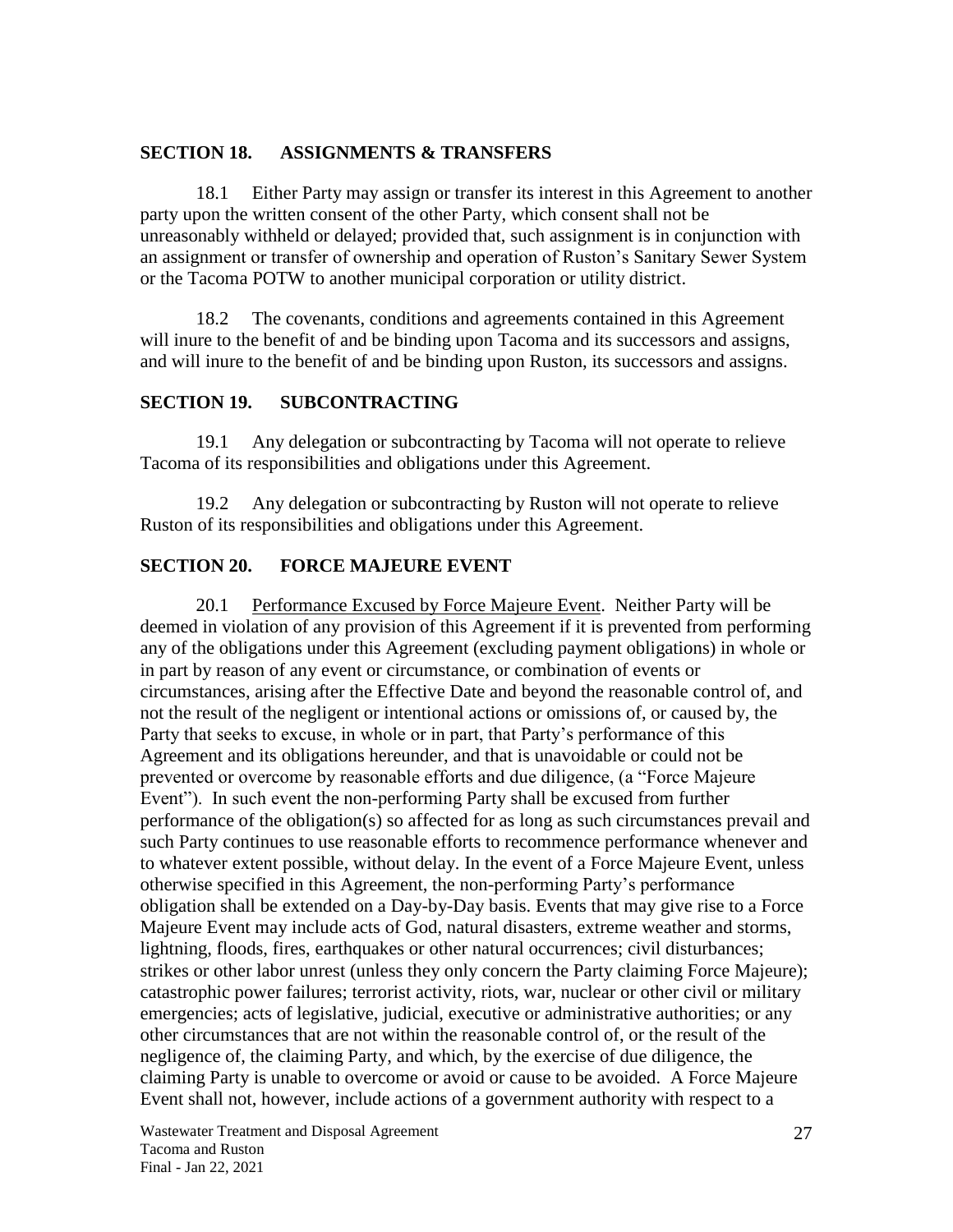Party's compliance with applicable laws, franchises, authorizations or permits; any failure by a Party to obtain or maintain any franchise, authorization or permit it is required to obtain or maintain; and any act, omission, delay, default or failure (financial or otherwise) of a subcontractor to a Party.

20.2 Notification. In the event of a Force Majeure Event, the Party who first becomes aware of the event shall promptly give written notice to the other Party of such event. When either Party becomes aware of the end of the Force Majeure event, it shall give prompt written notice to the other Party.

## <span id="page-33-0"></span>**SECTION 21. NO THIRD PARTY BENEFICIARIES**

Each of the Parties agree that, (a) their respective representations, warranties, covenants and agreements set forth herein are solely for the benefit of the other Party hereto, in accordance with and subject to the terms of this Agreement, and (b) this Agreement is not intended to, and does not, confer upon any person other than the Parties hereto any rights or remedies hereunder, including the right to rely upon the representations and warranties set forth herein.

## <span id="page-33-1"></span>**SECTION 22. FURTHER ASSURANCES**

In connection with this Agreement and the transactions contemplated hereby, each Party will execute and deliver any additional documents and instruments and perform any additional acts that may be commercially reasonable, necessary or appropriate, or reasonably requested by the other Party, to effectuate and perform the Parties' obligations under this Agreement and the transactions contemplated hereby.

## <span id="page-33-2"></span>**SECTION 23. ENTIRE AGREEMENT**

This Agreement, including the Exhibits hereto, contains all the terms, conditions and obligations of the Parties with respect to the matters contemplated in this Agreement, and supersedes and replaces any and all other agreements and representations whether oral or in writing relative to the subject matter of this Agreement, including but not limited to the 1966 Agreement, 1978 Construction Agreement and 1979 Sewage Disposal Agreement, inclusive of any rights, duties or obligations that survived expiration of such agreements.

## <span id="page-33-3"></span>**SECTION 24. INTERPRETATION**

Both Parties acknowledge that they have each been represented by counsel and this Agreement and every provision hereof has been freely and fairly negotiated. All provisions of this Agreement will be interpreted according to their fair meaning and will not be strictly construed against any Party.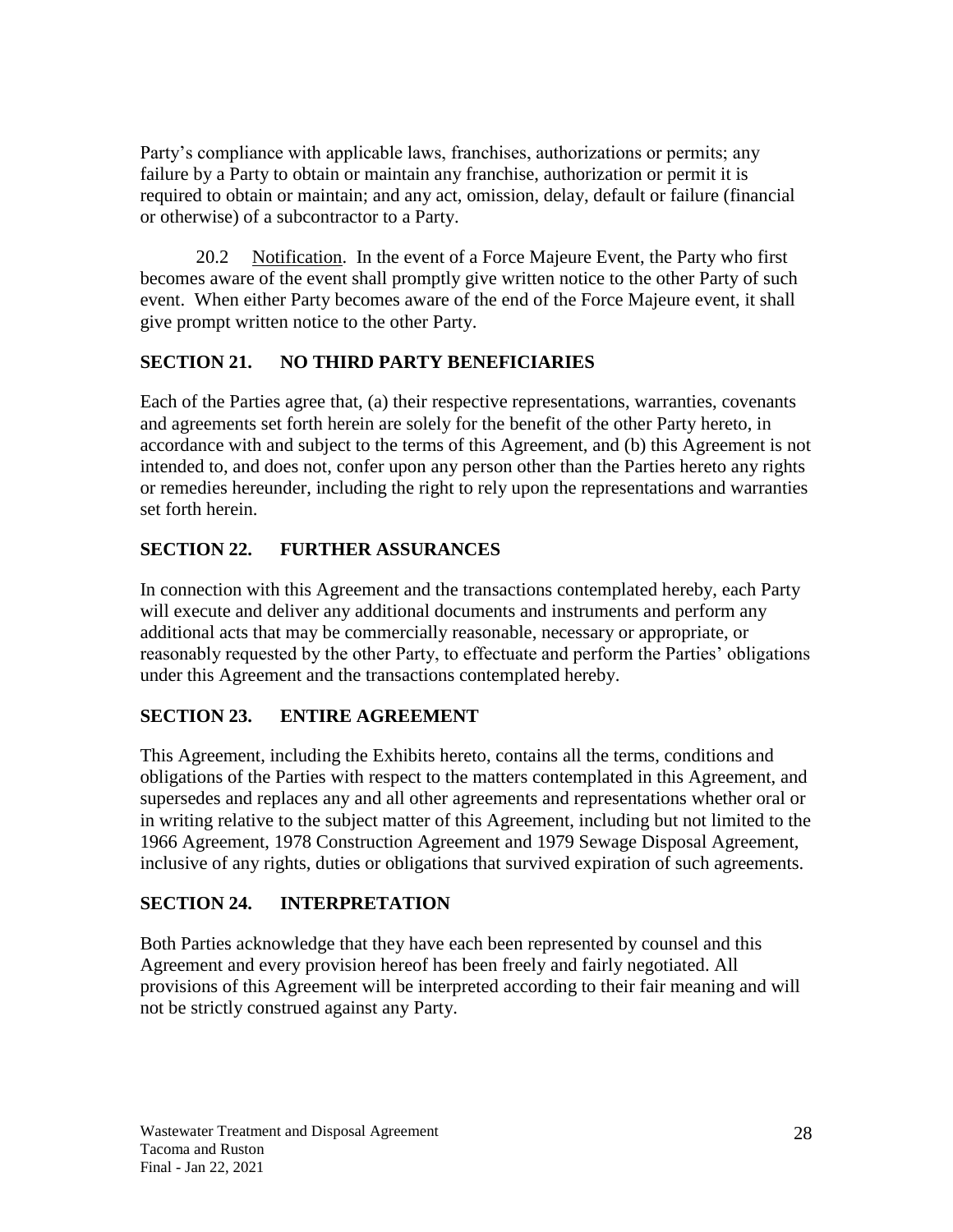#### <span id="page-34-0"></span>**SECTION 25. SUBSEQUENT ACTION; REVIEW & AMENDMENT.**

The Parties will review this Agreement periodically to ensure compliance with the Federal Clean Water Act (33 U.S.C. § 1251 et seq.), RCW Chapter 90.48, and the rules and regulations issued thereunder, Tacoma's NPDES permits, and Tacoma's applicable sanitary sewer standards and requirements as set forth at TMC Ch. 12.08. In the event that after this Agreement becomes effective, (a) there is a change in or clarification of the law, a regulation or Tacoma's sanitary sewer standards and requirements which changes, narrows, broadens or clarifies the authority or obligations of the Parties with respect to any act permitted or authorized under this Agreement, or (b) the State of Washington or any agency thereof or any agency of the Federal government require the Parties to act in a manner which is inconsistent with any provisions of this Agreement, or (c) any term, article, section, subsection, paragraph, provision, condition, clause, sentence, or other portion of this Agreement, or its application to any person or circumstance, shall be held to be illegal, invalid or unconstitutional for any reason by any court or agency of competent jurisdiction, or (d) because of a change in circumstances, the Parties believe that amendments to this Agreement are necessary or appropriate, then the Parties agree to enter into good faith negotiations to amend this Agreement so as to enable the Parties to address, in a manner reasonably acceptable to Tacoma and Ruston, such change or other development which formed the basis for the negotiations. The Parties recognize that the purpose of the negotiations would be to preserve to the maximum extent consistent with Law, the intent, scope and purpose of this Agreement.

#### <span id="page-34-1"></span>**SECTION 26. MISCELLANEOUS**

26.1 Except as otherwise expressly provided, the rights and remedies set forth in this Agreement are in addition to, and cumulative of, all other rights and remedies at law or equity.

26.2 The headings in this Agreement are strictly for convenience and do not amplify or limit any of the terms, provisions or conditions hereof.

26.3 In the event any provision of this Agreement is held invalid, illegal or unenforceable, in whole or in part, neither the validity of the remaining part of such provision nor the validity of the remaining provisions of this Agreement will be in any way affected. The Parties will cooperate in trying to replace the invalid, illegal or unenforceable provision with a valid provision that attempts to achieve the same result.

26.4 This Agreement may be amended only by a written instrument executed by the Parties and approved by their respective governing bodies.

26.5 If either Party incurs attorney fees, costs or other legal expenses to enforce the provisions of this Agreement against the other party, all such fees, costs and expenses shall be recoverable by the prevailing party.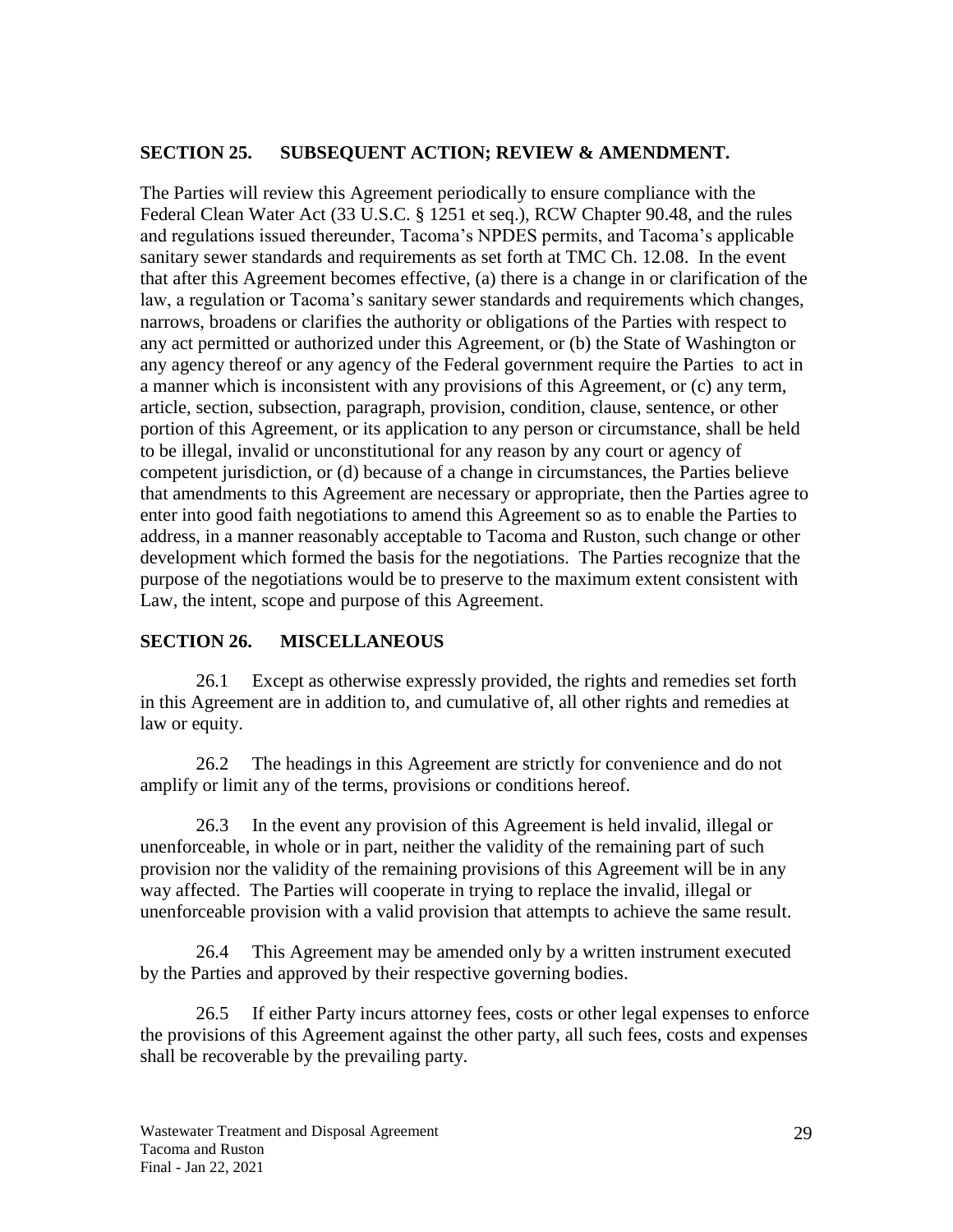26.6 All periods of time referred to herein shall include Saturdays, Sundays, and legal holidays in the State of Washington, except that if the last day of any period falls on any Saturday, Sunday, or legal holiday in the State of Washington, the period shall be extended to include the next day which is not a Saturday, Sunday, or legal holiday in the State of Washington.

#### <span id="page-35-0"></span>**SECTION 27. DOCUMENT EXECUTION**

This Agreement may be executed in identical counterparts, all of which shall be considered one and the same Agreement and shall become effective when counterparts, have been signed by each party and delivered to the other party. In the event that any signature is delivered by facsimile transmission or by an e-mail which contains an electronic file of an executed signature page, such signature page shall be deemed to constitute an original instrument, with the same force and effect as execution and delivery of an original, and shall create a valid and binding obligation of the party executing the Agreement.

**IN WITNESS WHEREOF**, Tacoma and Ruston have executed this Agreement effective on the Effective Date.

**CITY OF TACOMA CITY OF RUSTON**

Elizabeth A. Pauli, Bruce Hopkins, City Manager Mayor

By:  $\qquad \qquad \qquad$  By:

By:  $\overline{\phantom{0}}$ 

Michael P. Slevin, III, P.E., Director Environmental Services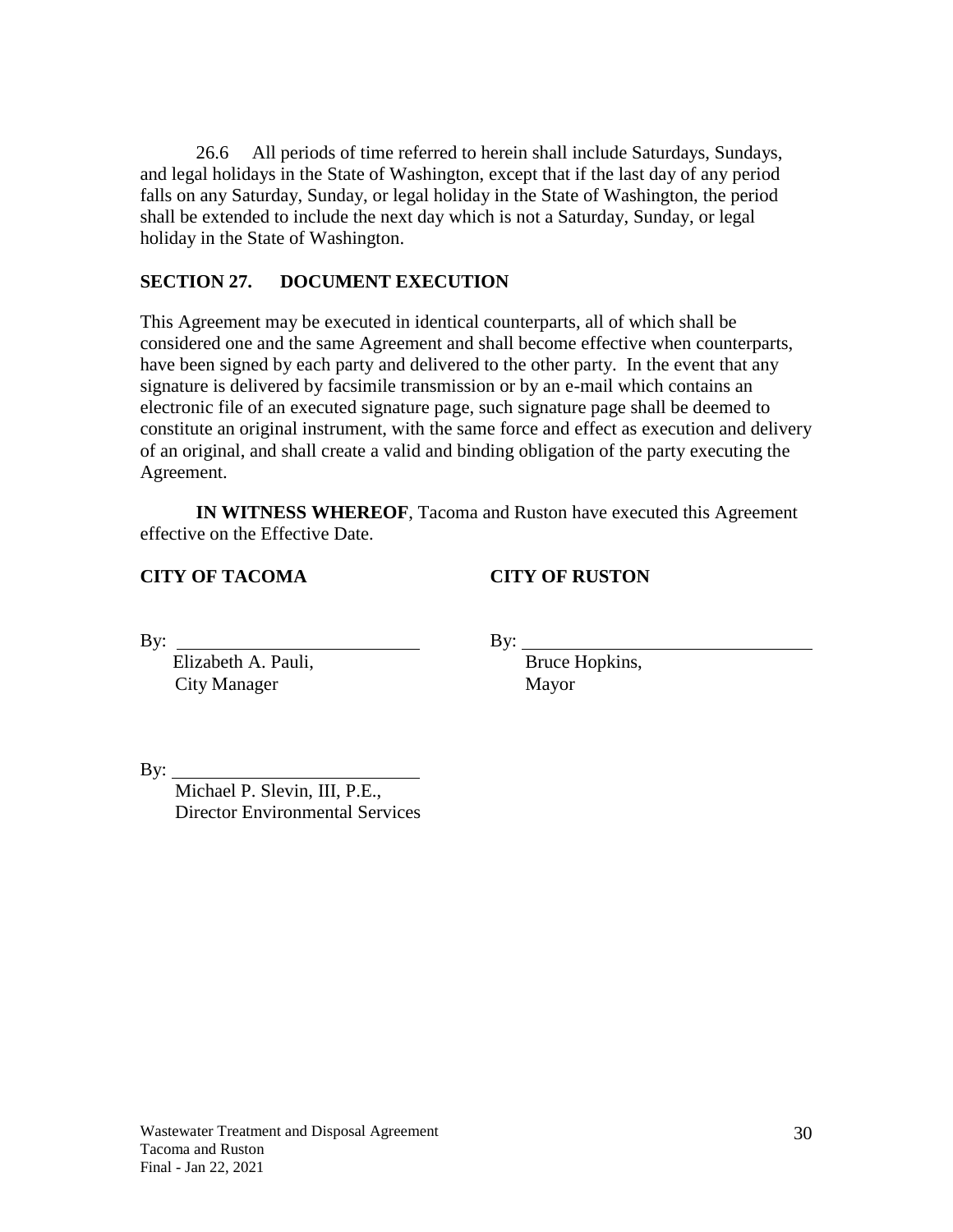#### **ATTEST: ATTEST:**

City Clerk, Tacoma City Clerk, Ruston

**Approved as to Form: Approved as to Form:**

Chief Deputy City Attorney, Jennifer Robertson, Tacoma Ruston City Attorney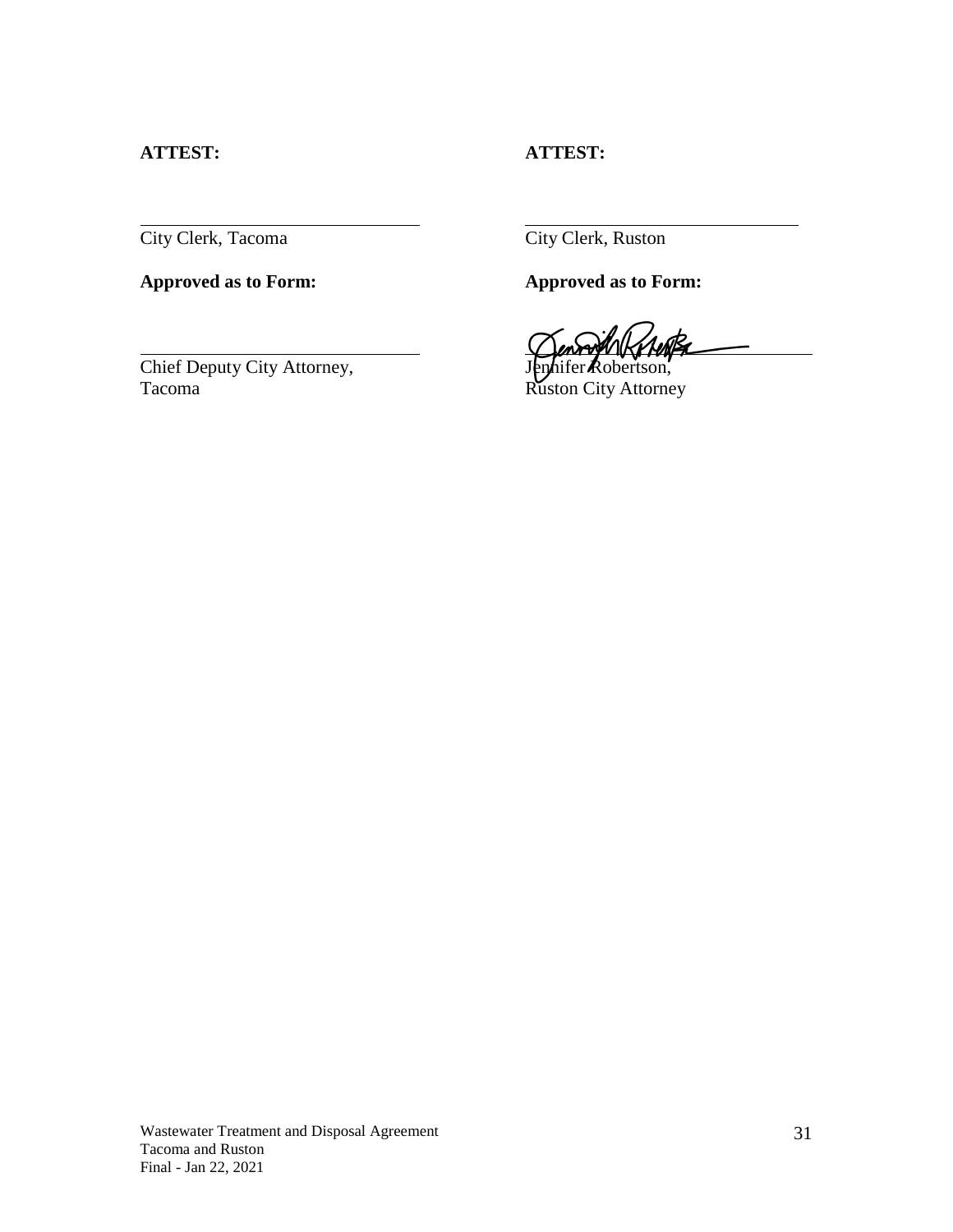Note: In 1978, the COT extended Ruston's<br>Sewer system to the City limits.The extension<br>is the last 150 feet of trunkline. City of Ruston Trunkline - Limits based<br>on City of Ruston wastewater mains<br>used to wheel City of Tacoma sewage. City of Ruston 0 250 500 Area of Tacoma Served by the City of Ri Mains owned by City of Tacc City of Tacc lacoma Se City of Tacoma Boundary City of Rus 1,000<br>The Connected to Tacoma syste<br>- at North 49th and Orchard 326 East D Street, T Science Ë Map Uate coma WA 98421<br>1253) 591-5588 City **Rooma** Sol

**Exhibit A** (*Depiction of Sewer Systems*)

Wastewater Treatment and Disposal Agreement Tacoma and Ruston Final - Jan 22, 2021